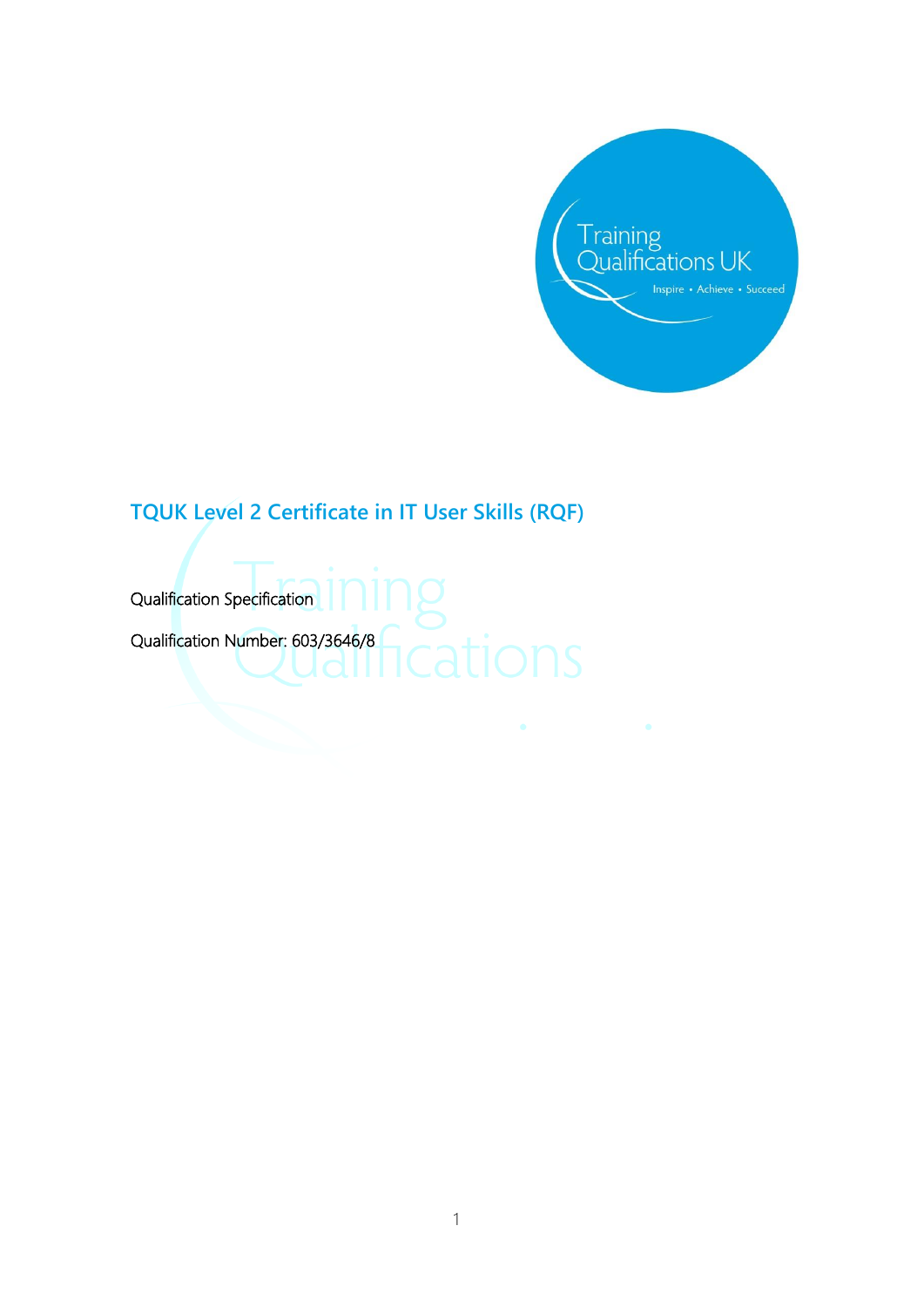

#### **Introduction**

#### **Welcome to TQUK**

Training Qualifications UK (TQUK) is an Awarding Organisation recognised by the Office of Qualifications and Examinations Regulation (Ofqual) in England, CCEA Regulation in Northern Ireland and by Qualifications Wales.

TQUK offers qualifications which are regulated by Ofqual and, in some cases, by CCEA Regulation and/or Qualifications Wales. All regulated TQUK qualifications sit on the Regulated Qualifications Framework (RQF) and are listed on the [Register of Regulated Qualifications.](https://register.ofqual.gov.uk/)

Our qualifications are designed to support and encourage learners to develop their knowledge and skills. This development may result in progression into employment or career development in the workplace. Our qualifications also allow learners to progress onto further qualifications.

Please visit our [website](https://www.tquk.org/qualification-development/) for news of our new and coming soon developments.

#### **Centre Recognition**

To offer any TQUK qualification a centre must be recognised by TQUK.

The TQUK centre recognition process requires a centre to have in place a number of policies and procedures to protect the learners undertaking a TQUK qualification and the integrity of TQUK's qualifications. These policies and procedures will also support a recognised centre's quality systems and help support the centre to meet the qualification approval criteria.

Recognised centres must seek approval for each qualification they wish to offer.

The approval process requires centres to demonstrate that they have sufficient resources, including; suitably qualified and occupationally competent staff to deliver, assess and quality assure the qualification, and access to appropriate support in the form of specialist resources.

Qualification approval must be confirmed prior to any assessment of learners taking place.

#### **Qualification Specifications**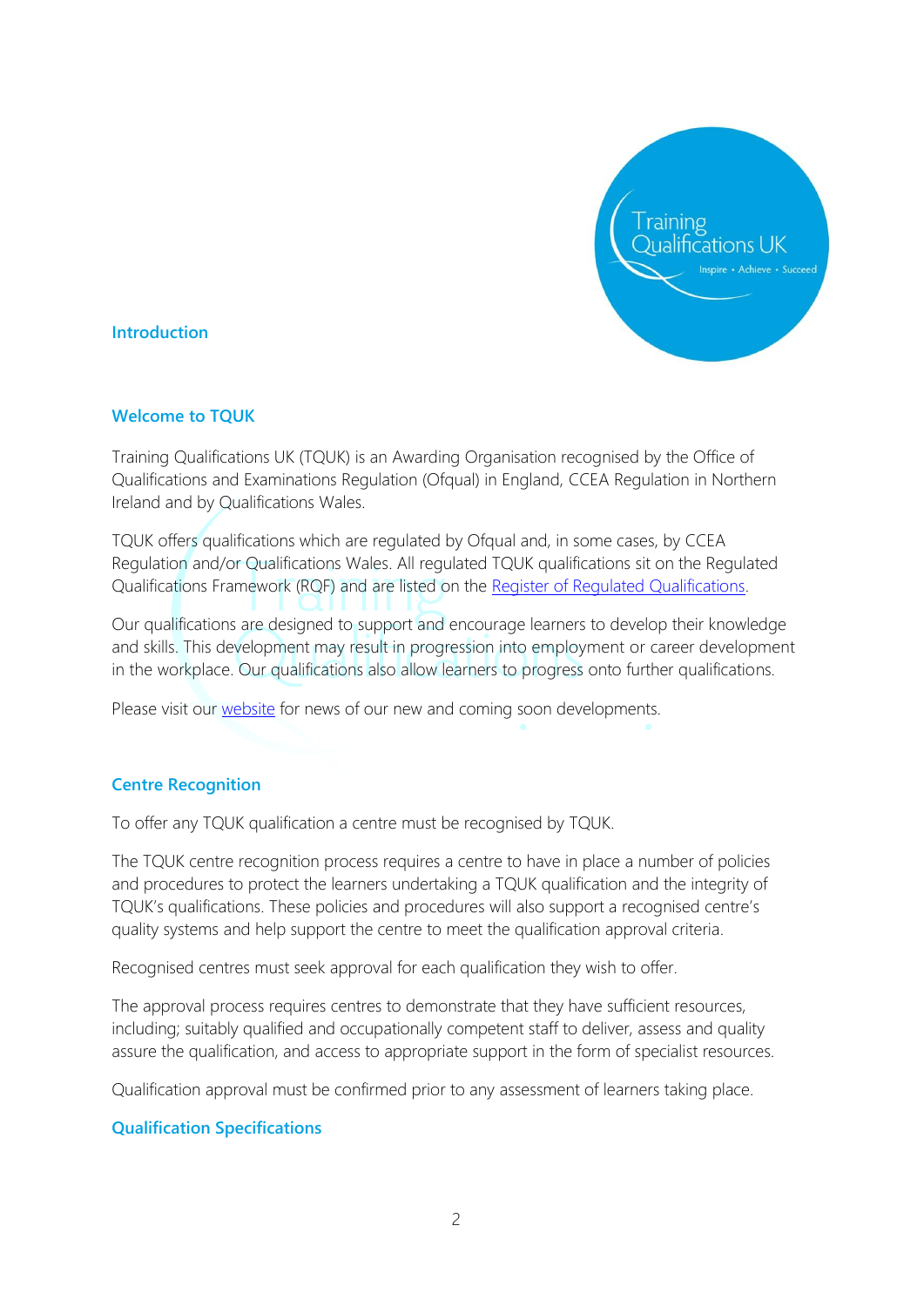Each qualification which TQUK offers is supported by a specification that includes all the information required by a centre to deliver a qualification. Information in the specification includes unit information, assessment and learning outcomes.

The aim of the qualification specification is to guide a centre through the process for delivering the qualification.

Please read it alongside the TQUK Centre Handbook.

Details of TQUK's procedures and policies can be found on our [website.](http://www.tquk.org/)

Qualification specifications can be found also be found on our [website.](http://www.tquk.org/)

If you have any further questions, please contact TQUK.

#### **Use of TQUK Logo, Name and Qualifications**

TQUK is a professional organisation and use of its name and logo is restricted. TQUK's name may only be used by recognised centres to promote TQUK qualifications. Recognised centres may use the logo for promotional materials such as on corporate/business letterheads, pages of a centre's website relating to TQUK qualifications, printed brochures, leaflets or exhibition stands.

When using TQUK's logo, there must be no changes or amendments made to it, in terms of colour, size, border or shading. The logo must only be used in a way that easily identifies it as TQUK's logo.

Any representation of TQUK's logo must be done so as a representation of the true logo.

It is the responsibility of the centre to monitor the use and marketing of TQUK's logos and qualifications on their own materials as well as on those of any re-sellers or third parties that they may use. TQUK must be made aware of relationships with re-sellers of TQUK Qualifications. TQUK must be made aware of any additional websites where the Centre intends to use TQUK's name and/or logo. If this information is changed, TQUK should be notified. TQUK is required to monitor a centre's websites and materials to ensure that learners are not being misled.

If a centre ceases to be / surrenders recognition as a TQUK centre, it must immediately discontinue the use of TQUK's logo, name and qualifications from all websites and documents where they appear.

#### **Introduction to the Qualification**

The TQUK Level 2 Certificate in IT User Skills (RQF) is regulated by Ofqual.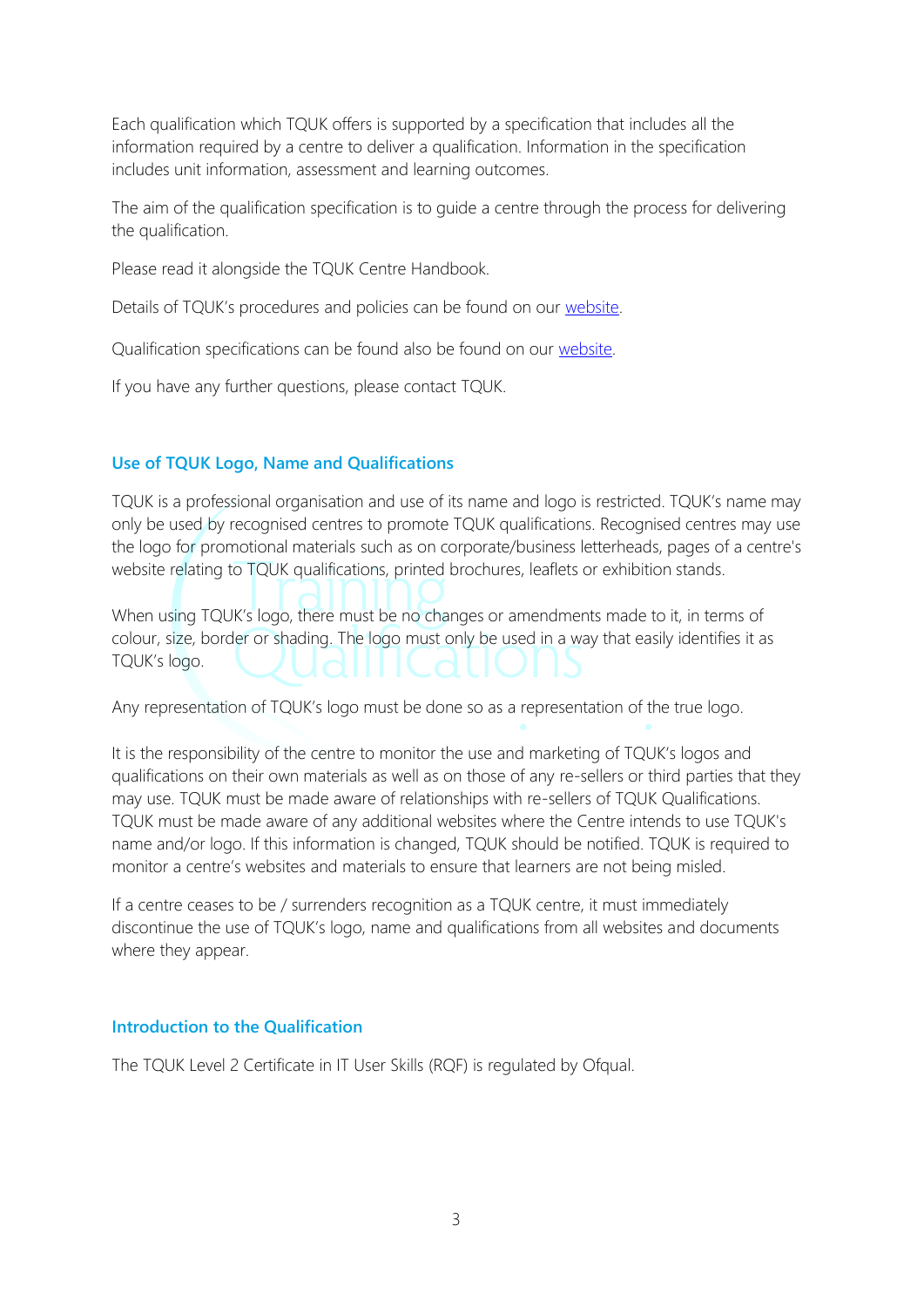## **Qualification Purpose**

The qualification gives learners gives an opportunity to develop IT skills across a range of areas. The purpose of the qualification is to develop knowledge, understanding and competence in a range of areas, relevant to an IT user. It is therefore suitable for learners who either use IT in their current job role or plan to enter a job role where IT skills will be used.

## **Entry Requirements**

There are no specific entry requirements however learners should have a minimum of level two in literacy and numeracy or equivalent.

The recommended minimum age for this qualification is 14 years.

# **Progression**

Successful learners can progress to other qualifications such as:

- Level 3 Award/Certificate/Diploma in IT User Skills
- Level 3 Certificate in ICT Systems and Principles
- Level 3 Diploma in ICT Professional Competence
- Level 3 Award in ICT in Early Years

#### **Structure**

Learners must achieve a minimum of 16 credits, 50% of the credits achieved must be at level 2.

| Title                             | Unit ref.  | Level          | Guided   | Credit         |
|-----------------------------------|------------|----------------|----------|----------------|
|                                   |            |                | learning | value          |
|                                   |            |                | hours    |                |
| Using IT to increase productivity | J/617/2480 | $\overline{c}$ | 30       | $\overline{4}$ |
| IT software fundamentals          | F/617/2428 | $\overline{c}$ | 20       | 3              |
| IT security for users             | H/617/2423 | $\mathbf 1$    | 10       | 1              |
| Presentation software             | J/617/2429 | $\overline{c}$ | 30       | $\overline{4}$ |
| Spreadsheet software              | A/617/2430 | $\overline{c}$ | 30       | $\overline{4}$ |
| Using email                       | J/502/4299 | 1              | 15       | $\overline{c}$ |
| Using the Internet                | T/502/4296 | 1              | 20       | 3              |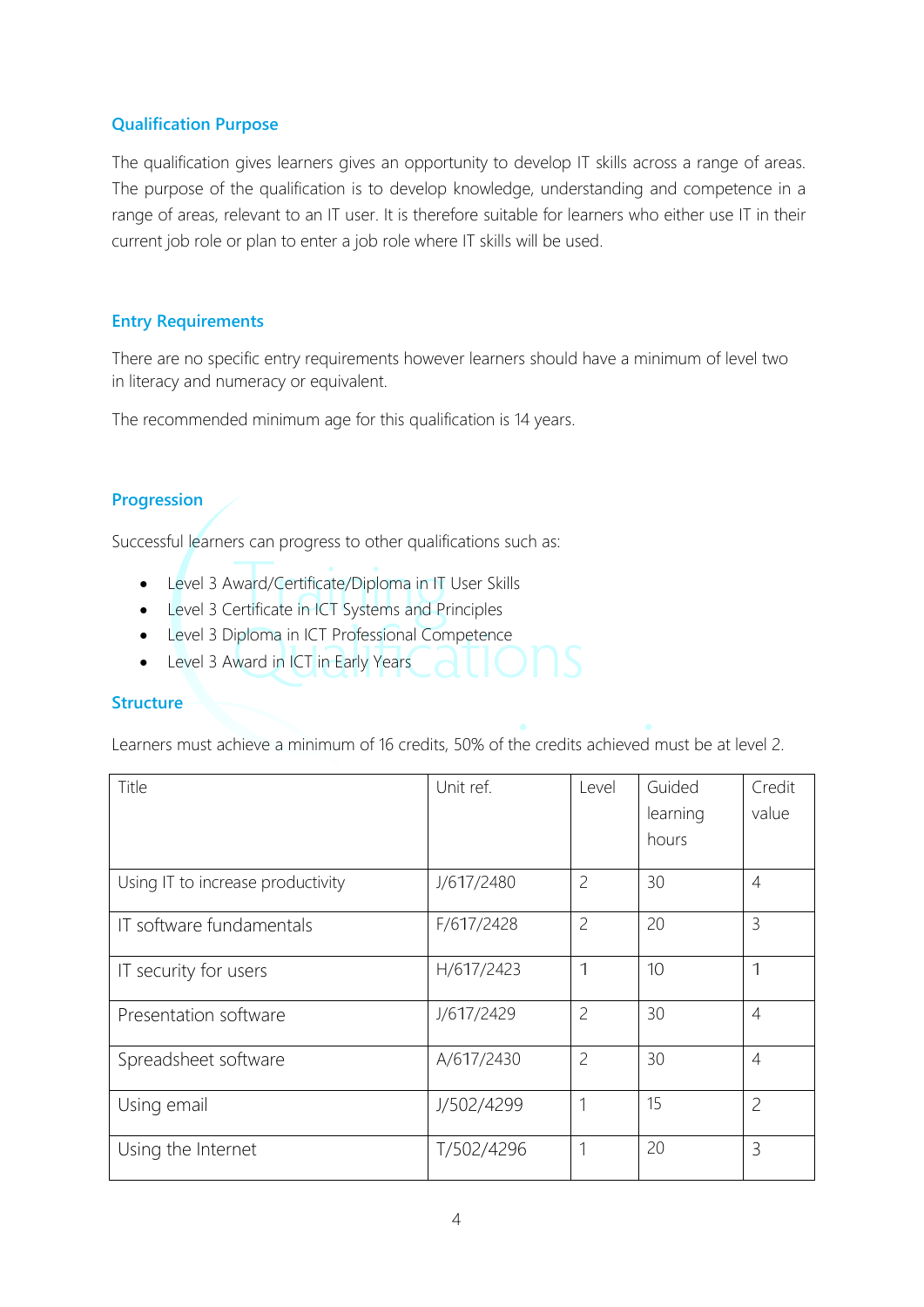| Using mobile IT devices              | H/502/4374 | 1              | 15 | $\overline{c}$ |
|--------------------------------------|------------|----------------|----|----------------|
| Word processing software             | R/502/4628 | $\overline{c}$ | 30 | $\overline{4}$ |
| Internet safety for IT Users         | H/502/9154 | $\mathbf{1}$   | 20 | $\overline{3}$ |
| Data Management Software             | J/502/4559 | $\overline{c}$ | 20 | $\overline{3}$ |
| <b>IT Communication Fundamentals</b> | D/502/4292 | $\overline{c}$ | 15 | $\overline{c}$ |
| Database Software                    | M/502/4555 | $\overline{c}$ | 30 | $\overline{4}$ |
| Using Mobile IT Devices              | K/502/4375 | $\overline{c}$ | 15 | $\overline{c}$ |
| Personal Information Management      |            |                | 15 |                |
| Software                             | L/502/4370 | $\overline{2}$ |    | $\overline{2}$ |
| Set Up an IT System                  | L/502/4210 | $\overline{c}$ | 30 | $\overline{4}$ |
| Website Software                     | R/502/4631 | $\overline{c}$ | 30 | $\overline{4}$ |

# **Guided Learning Hours**

These hours are made up of all contact time, guidance or supervision of a learner by a lecturer, supervisor, tutor, trainer or other appropriate provider of education or training.

GLH for this qualification is 120 hours

#### **Directed study requirements**

Learners are expected to study and complete aspects of their assessment portfolio in their own time. This additional time is expected to be approximately 40 hours over the cycle of the programme.

#### **Total Qualification Time**

This is an estimate of the total length of time it is expected that a learner will typically take to achieve and demonstrate the level of attainment necessary for the award of the qualification i.e. to achieve all learning outcomes.

Total Qualification Time is comprised of GLH and an estimate of the number of hours a learner is likely to spend in preparation, study or any other learning including assessment which takes place as directed by, but not under the supervision of, a lecturer, supervisor or tutor. The credit value for a qualification, where given, is determined by TQT, as one credit corresponds to 10 hours of learning.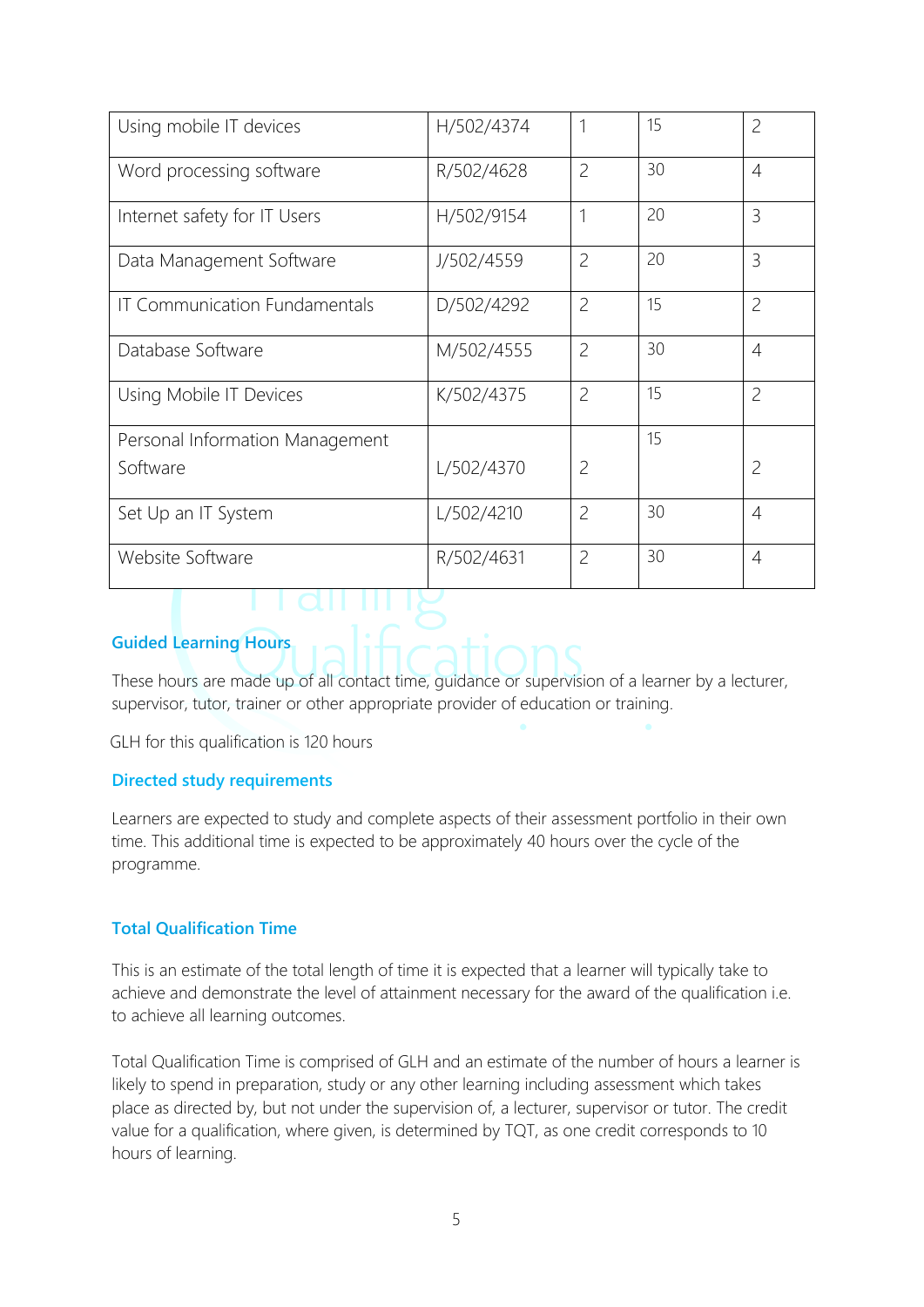Total Qualification Time for this qualification is 160 hours.

## **Assessment**

The qualification is assessed by internally set and marked assessments subject to external quality assurance.

All learning outcomes which assess knowledge and understanding (usually beginning with 'understand' or 'know how to') may be assessed through, for example, internally set and marked written assignments, tasks, records of oral or written questions, work books or other portfolio evidence.

All learning outcomes which require demonstration of practical skills and confirmation of workplace competence (usually learning outcomes beginning with 'be able to'). Portfolio evidence must include observation of learner performance in real work situations. Details of specific requirements and where simulation is /is not permitted is included in the unit specifications.

Materials for internal assessment must be submitted to TQUK for approval prior to use and must be mapped to the relevant unit, learning outcome and assessment criteria.

All learning outcomes and assessment criteria must be met to achieve a pass - there is no grading.

Each unit within the qualification may have their own assessment requirements, assessment guidance and range.

- Assessment requirements are conditions of assessment that must be met by learners when undertaking their assessments to achieve the unit or meet a particular assessment criteria.
- Assessment quidance are areas that could be covered by learners in their assessments to achieve the unit or particular assessment criteria, but are not mandatory.
- Range sets out the scope of what should be taught and may be assessed as part of a particular assessment criteria.

## **Centre Devised Assessment (CDA) guidance**

When designing assessments for learners on these qualifications, assessors should consider the opportunity for depth and breadth of knowledge allowed by their assessment tasks. When reviewing centre devised assessments, TQUK will make a judgement on the sufficiency of these aspects.

Within this qualification all assessment criteria must be assessed and passed. We recognise the need to balance breadth and depth with burden, and the avoidance of over-assessing. It is acceptable for one assessment item to cover content from two or more assessment criteria, across one or more units, providing mapping documentation is provided which allows TQUK to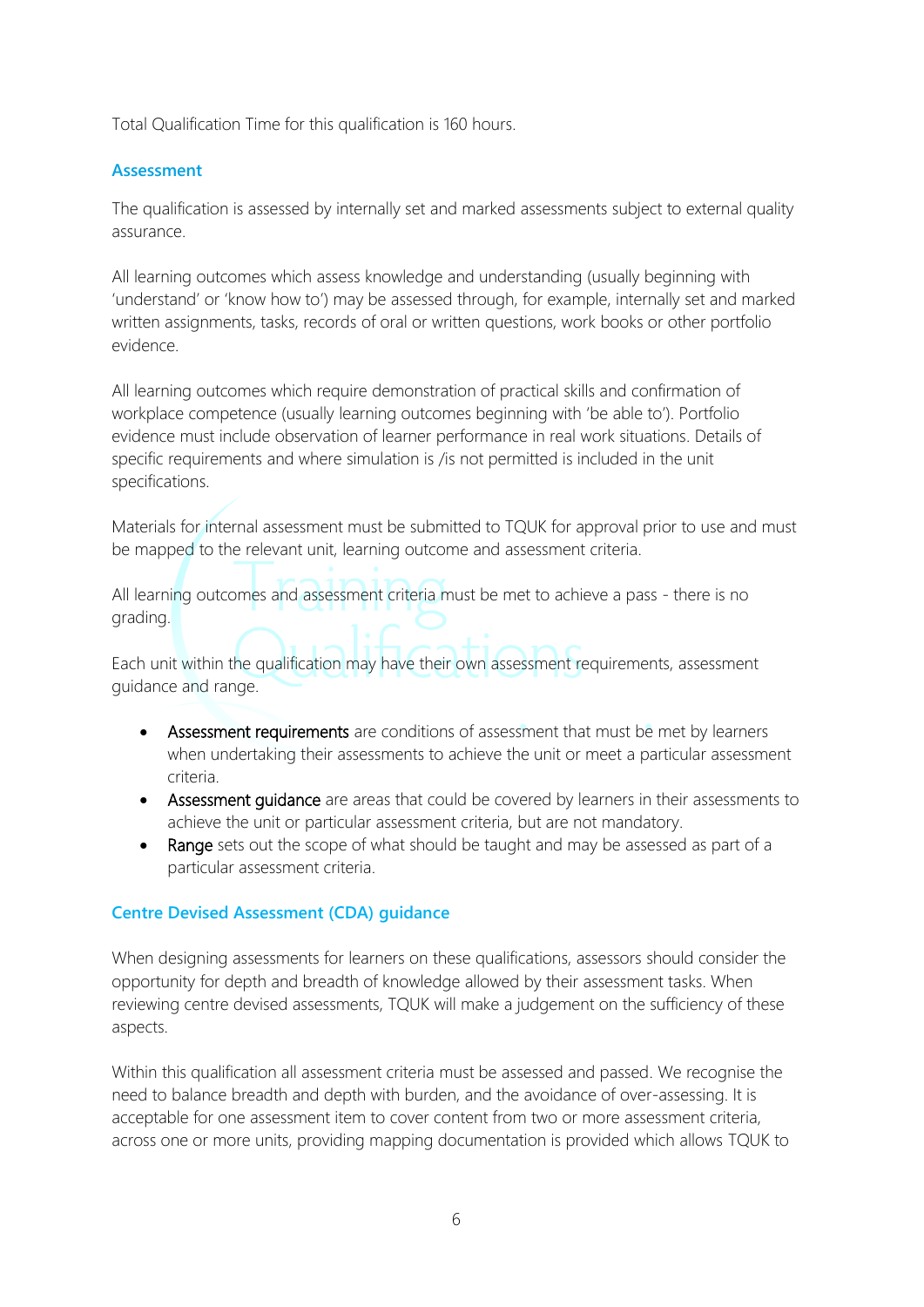clearly see that all assessment criteria are covered at the point of sign off. Centres are welcome to select and use their own combinations of command verbs in order to assess learners.

We believe in offering this greater degree of flexibility to our centres, which are free to tailor assessments as they see fit. This does, however, come with a requirement for TQUK to review and authorise all CDAs before use to ensure that they present sufficient opportunity for learners to demonstrate competence and maintain comparability for the qualifications as a whole. This process is designed to ensure that inadequacies in assessments are picked up before EQA stage and before learners have undertaken their assessments.

We will work with you to develop your CDA, we encourage centres to talk to us about their CDAs as early on in the process as possible.

Further help and assistance can be sought from our Training Qualifications UK who can be contacted on 03333 58 3344.

## **Course Delivery**

## **Pre-Course Information**

All learners should be given appropriate pre-course information regarding any TQUK qualifications. The information should explain about the qualification, the fee, the form of the assessment and any entry requirements or resources needed to undertake the qualification.

## **Initial Assessment**

Centres should ensure that any learner registered on a TQUK qualification undertakes some form of initial assessment. The initial assessment should be used to inform a teacher/trainer on the level of the learner's current knowledge and/or skills and any additional specific support requirement the learner may need.

Initial assessment can be undertaken by a teacher/trainer in any form suitable for the qualification to be undertaken by the learner/s. It is the centre's responsibility to make available forms of initial assessment that are valid, applicable and relevant to TQUK qualifications.

#### **Learner Registration**

Once approved to offer a qualification, the centre should register learners before any assessment can take place. Recognised centres must follow TQUK's procedures for registering learners. For short courses, TQUK offer the option of registering a course and booking a number of places. Learners are then added once the course has taken place, thus acknowledging situations where substitutions are made at short notice to meet business needs.

## **Assessor Requirements**

Assessors who assess a TQUK qualification must possess an assessing qualification appropriate for the level of qualification they are delivering or be working towards a relevant qualification and have their assessment decisions countersigned by a qualified assessor. This can include:

• Level 3 Award in Assessing Competence in the Work Environment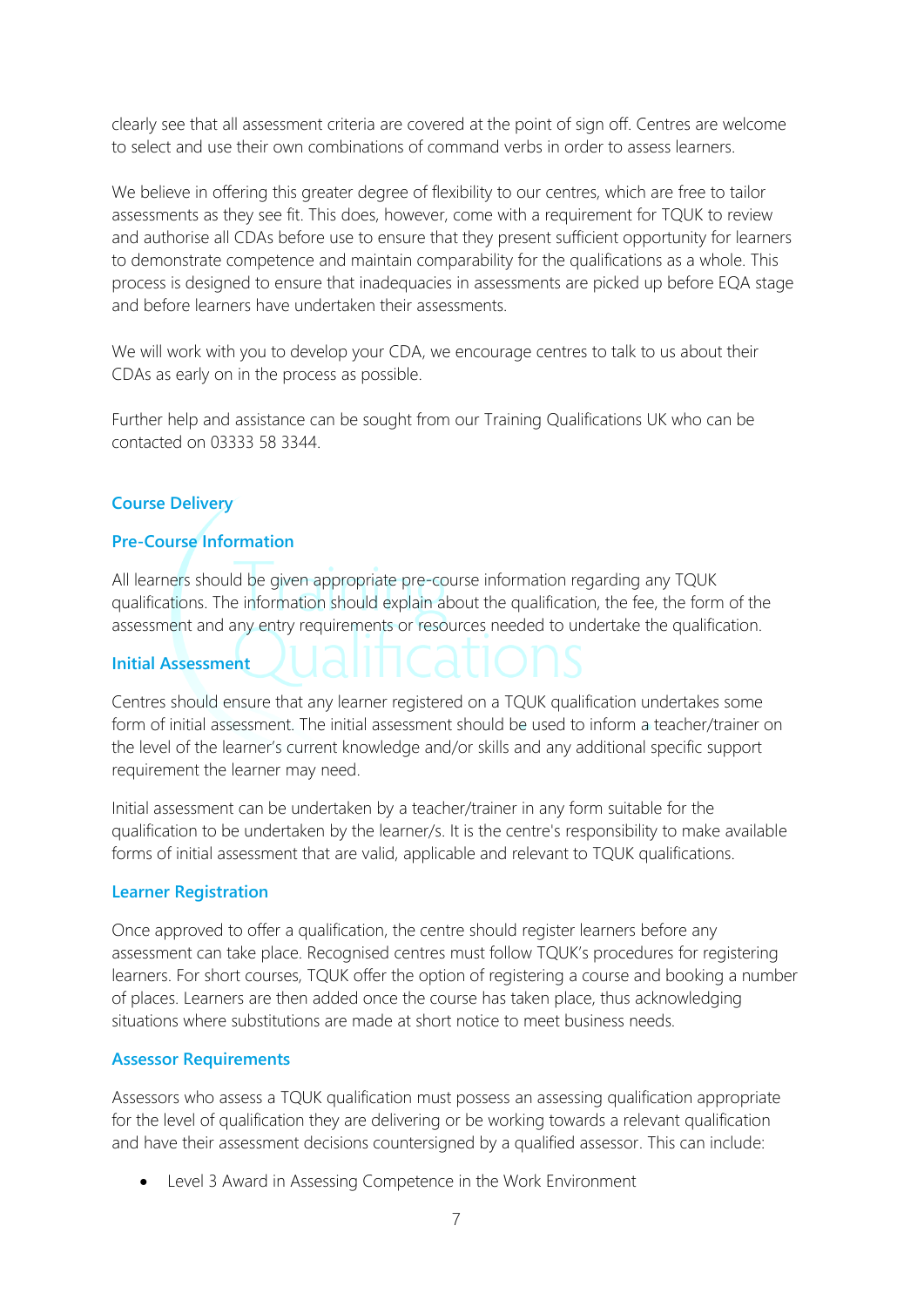- Level 3 Award in Assessing Vocationally Related Achievement
- Level 3 Award in Understanding the Principles and Practices of Assessment
- Level 3 Certificate in Assessing Vocational Achievement
- A1 or D32/D33

Specific requirements for assessors may be indicated in the assessment strategy/principles identified in individual unit specifications.

All staff members involved with the qualification (assessing or IQA) will also need to be 'occupationally competent in the subject area being delivered'. This could be evidenced by a combination of:

- A higher level qualification in the same subject area as the qualification approval request.
- Experience of the delivery/assessment/IQA of the qualification/s requested.
- Work experience in the subject area of the qualifications.

Staff members will also be expected to have a working knowledge of the requirements of the qualification and a thorough knowledge and understanding of the role of tutors/assessors and internal quality assurance. They are also expected to undertake continuous professional development (CPD) to ensure they are up to date with work practices and developments in the qualifications they are involved with.

# **Internal Quality Assurer Requirements**

Centre staff who undertake the role of an Internal Quality Assurer (IQA) for TQUK qualifications must possess or be working towards a relevant qualification and have their quality assurance decisions countersigned by a qualified internal quality assurer. This could include:

- Level 4 Award in the Internal Quality Assurance of Assessment Processes and Practice
- Level 4 Certificate in Leading the Internal Quality Assurance of Assessment Processes and Practice
- V1 Conduct internal quality assurance of the assessment process
- D34 Internally verify the assessment process

It is best practice that those who quality assure qualifications also hold one of the assessing qualifications outlined above. IQAs must follow the principles set out in Learning and Development NOS 11 - Internally monitor and maintain the quality of assessment.

All staff members involved with the qualification (assessing or IQA) will also need to be '*occupationally competent in the subject area being delivered'.* This could be evidenced by a combination of:

- A higher level qualification in the same subject area as the qualification approval request.
- Experience of the delivery/assessment/IQA of the qualification/s requested.
- Work experience in the subject area of the qualifications.

Staff members will also be expected to have a working knowledge of the requirements of the qualification and a thorough knowledge and understanding of the role of tutors/assessors and internal quality assurance. They are also expected to undertake continuous professional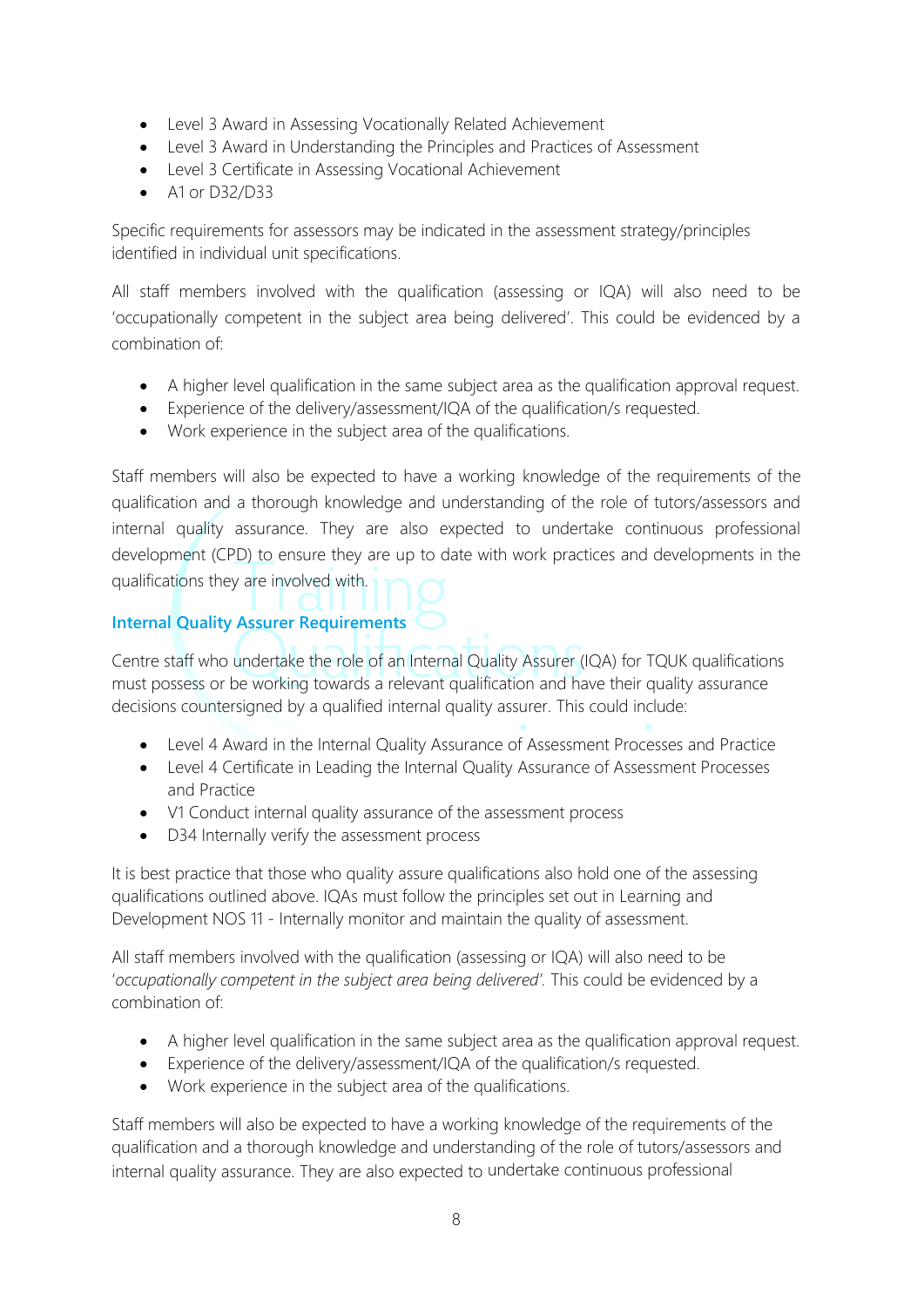development (CPD) to ensure they are up to date with work practices and developments in the qualifications they are involved with.

## **External Quality Assurance**

External Quality Assurance will be undertaken by TQUK to ensure that centres are satisfying TQUK quality assurance compliance with the requirements associated with their TQUK recognised centre status and formal written agreement. This will consist of physical activities and remote reviews.

## **Useful Websites**

[Office of Qualifications and Examinations Regulation](http://www.ofqual.gov.uk/)

[Register of Regulated Qualifications](http://register.ofqual.gov.uk/)

For further details regarding approval and funding eligibility please refer to the following websites:

[Education & Skills Funding Agency for public funding information for 14+ learners in England](https://www.gov.uk/government/organisations/education-and-skills-funding-agency)

[Learning Aim Reference Service \(LARS\)](https://findalearningaimbeta.fasst.org.uk/)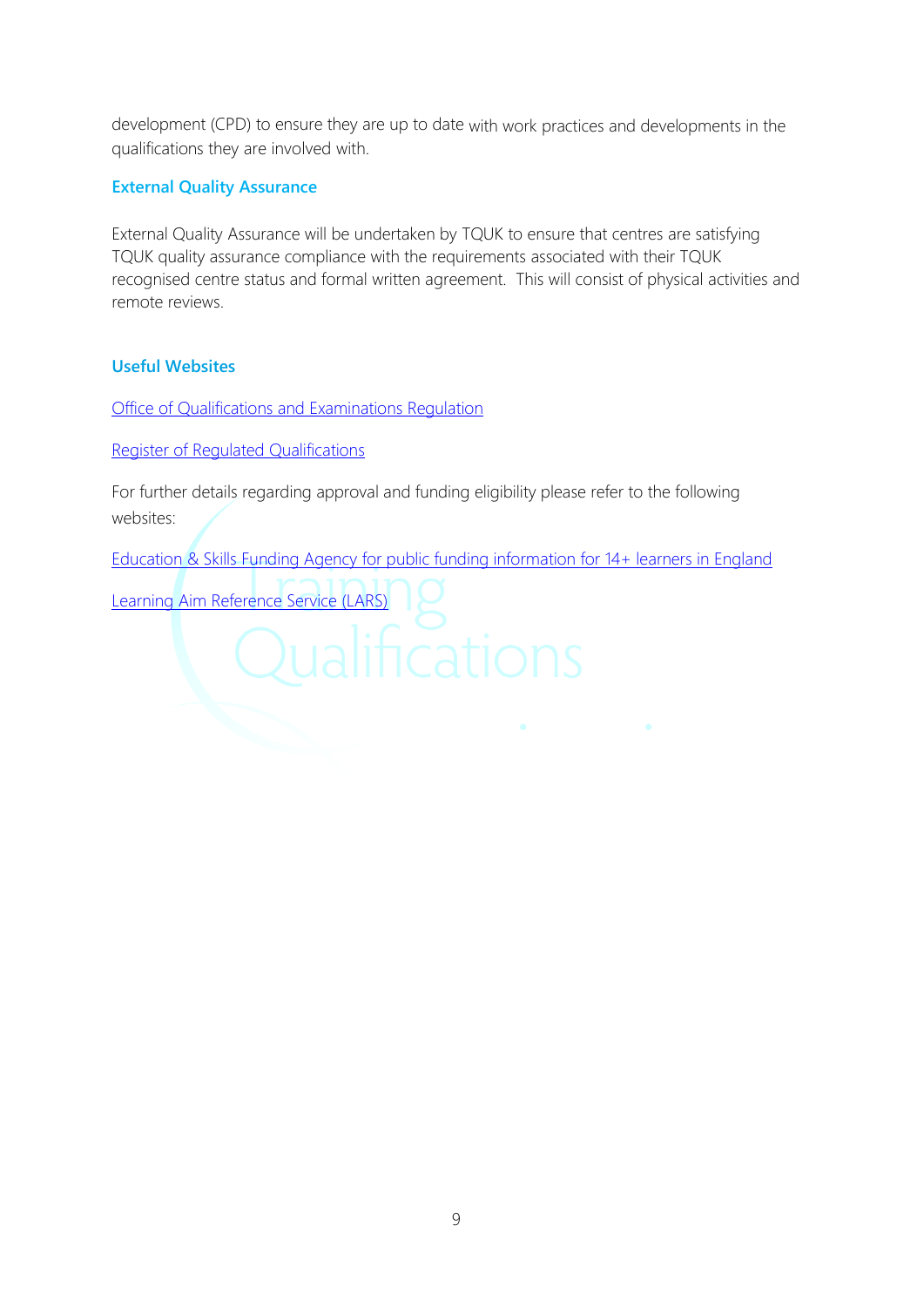| Title:                                                             |                                                                                                                                         | Using IT to increase productivity                                                                          |                                                                                                                                             |  |  |
|--------------------------------------------------------------------|-----------------------------------------------------------------------------------------------------------------------------------------|------------------------------------------------------------------------------------------------------------|---------------------------------------------------------------------------------------------------------------------------------------------|--|--|
|                                                                    | Unit reference number:                                                                                                                  | J/617/2480                                                                                                 |                                                                                                                                             |  |  |
| Level:                                                             |                                                                                                                                         | $\overline{c}$                                                                                             |                                                                                                                                             |  |  |
| Credit value:                                                      |                                                                                                                                         | $\overline{4}$                                                                                             |                                                                                                                                             |  |  |
|                                                                    | Guided learning hours:                                                                                                                  | 30                                                                                                         |                                                                                                                                             |  |  |
|                                                                    | Learning outcomes                                                                                                                       |                                                                                                            | Assessment criteria                                                                                                                         |  |  |
|                                                                    | The learner will:                                                                                                                       |                                                                                                            | The learner can:                                                                                                                            |  |  |
| 1.<br>Be able to plan and select<br>which IT tools and systems are | 1.1                                                                                                                                     | Identify tasks suitable for completion using IT<br>solutions                                               |                                                                                                                                             |  |  |
|                                                                    | best suited to completion of<br>an identified task                                                                                      | 1.2                                                                                                        | Explain why IT is the best method for completion of<br>an identified task                                                                   |  |  |
|                                                                    | 1.3                                                                                                                                     | Choose IT tools and systems to use when<br>completing the identified task                                  |                                                                                                                                             |  |  |
|                                                                    | 1.4                                                                                                                                     | Outline the skills and resources that are needed to<br>achieve the required outcome of the identified task |                                                                                                                                             |  |  |
|                                                                    | 1.5                                                                                                                                     | Outline the tasks and methods that will be used to<br>achieve the required outcome of the identified task  |                                                                                                                                             |  |  |
|                                                                    |                                                                                                                                         | 1.6                                                                                                        | Devise a plan which details how the task will be<br>addressed and completed                                                                 |  |  |
| 2.                                                                 | Be able to identify any<br>restrictions or constraints<br>that may affect how a task<br>can be completed using IT<br>tolls and systems. | 2.1                                                                                                        | Describe factors which may affect the task,<br>including:<br>legal or local guidelines<br>constraints<br>limitations of resources available |  |  |
| 3.                                                                 | Be able to use IT tools and<br>systems to complete an<br>identified task                                                                | 3.1                                                                                                        | Demonstrate use of selected IT tools and systems<br>to complete                                                                             |  |  |
|                                                                    |                                                                                                                                         | 3.2                                                                                                        | Adapt and change approach to using IT tools and<br>systems as the task progresses                                                           |  |  |
|                                                                    | 3.3                                                                                                                                     | Carry out checks to confirm that changes to<br>approach have had the intended effect.                      |                                                                                                                                             |  |  |
| $\overline{4}$ .                                                   | Be able to review approach<br>to using IT tools and systems                                                                             | 4.1                                                                                                        | Review outcomes of the identified task against<br>original aims and objectives, including positives and<br>negatives of final work product  |  |  |
|                                                                    |                                                                                                                                         | 4.2                                                                                                        | Describe how to test that the work product is fit for<br>purpose                                                                            |  |  |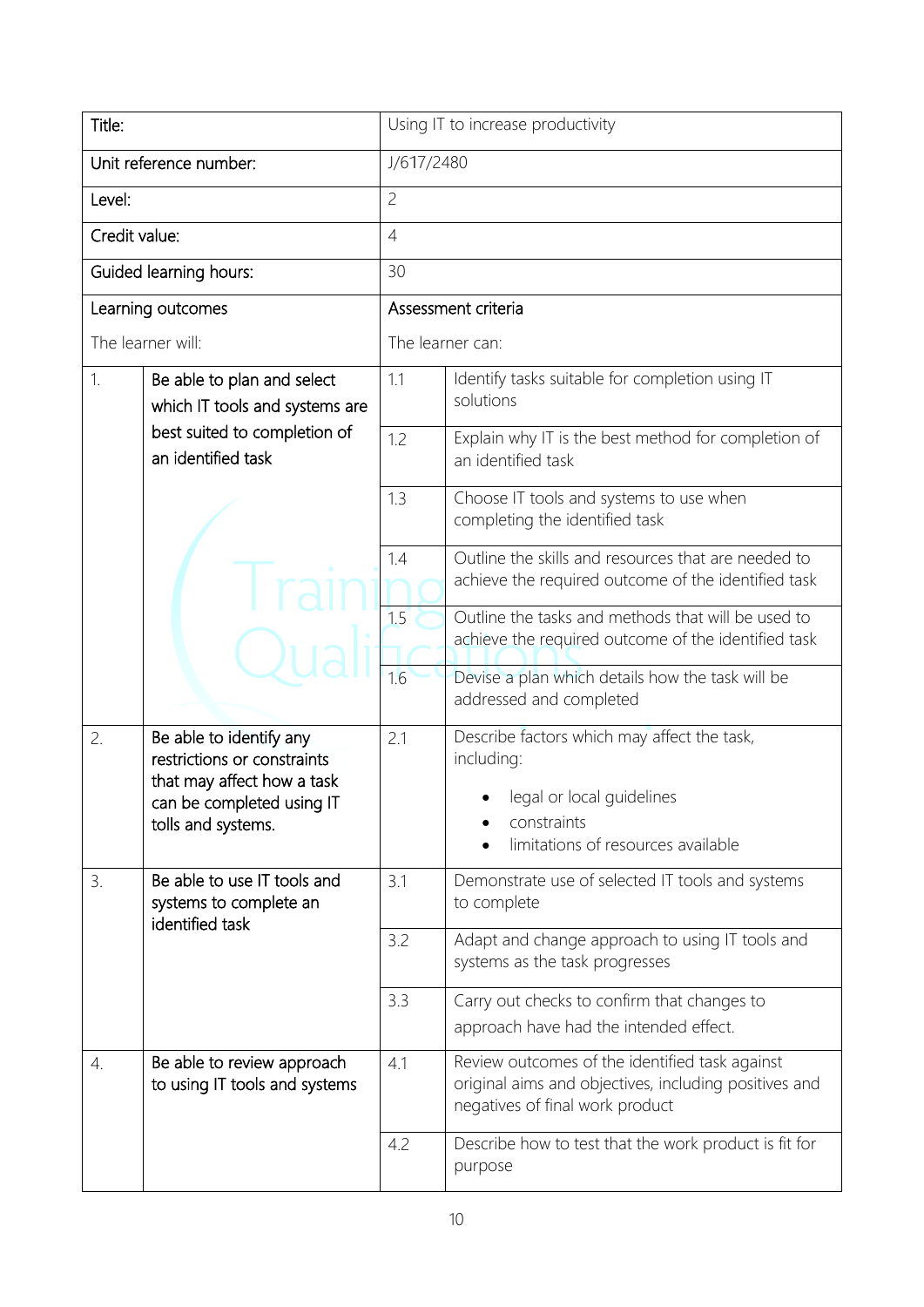|                          |                                                                                       | 4.3 | Describe how the chosen IT tools and systems have<br>contributed to meeting the aims of the identified<br>task                             |  |
|--------------------------|---------------------------------------------------------------------------------------|-----|--------------------------------------------------------------------------------------------------------------------------------------------|--|
|                          |                                                                                       | 4.4 | Describe the appropriateness and fitness for<br>purpose of the chosen IT tools and systems in<br>relation to<br>Productivity<br>Efficiency |  |
|                          |                                                                                       |     | Identify benefits and disadvantages of the chosen<br>IT tools and systems for:<br>Productivity<br>Efficiency                               |  |
| 5.                       | Be able to adapt their<br>approach as a result of their<br>experiences using IT tools | 5.1 | Identify ways that the final work product could be<br>improved                                                                             |  |
|                          | and systems to complete a<br>task                                                     | 5.2 | Describe ways to improve productivity and<br>efficiency were the task to be performed again                                                |  |
|                          |                                                                                       | 5.3 | Describe how own efficiency and productivity could<br>be improved when working with IT tools and<br>systems                                |  |
|                          | Assessment requirements: N/A                                                          |     |                                                                                                                                            |  |
| Assessment guidance: N/A |                                                                                       |     |                                                                                                                                            |  |
| Range: N/A               |                                                                                       |     |                                                                                                                                            |  |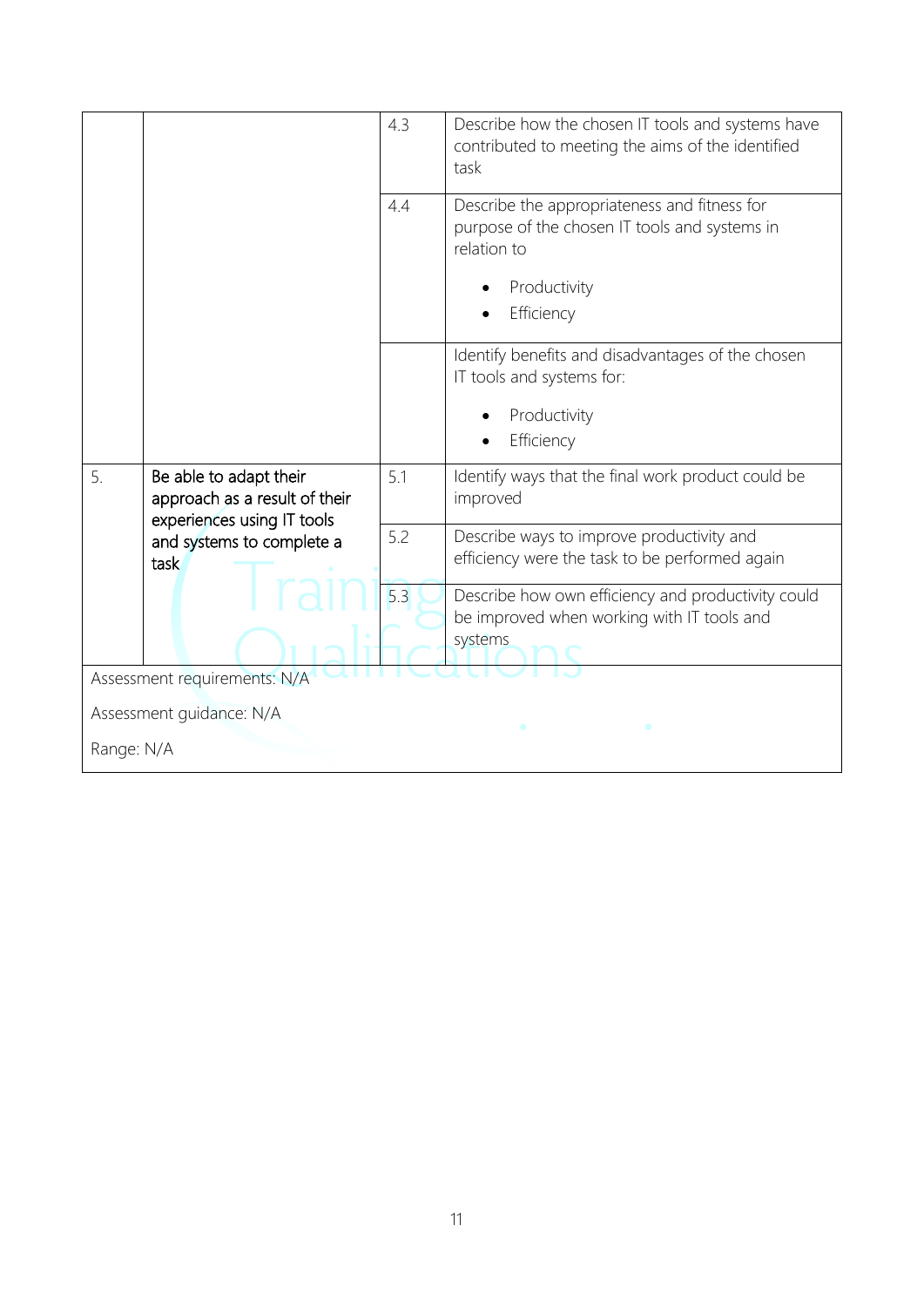| Title:                                                                                                           |                                                                                        | IT software fundamentals                                                                                           |                                                                                                                                            |  |  |
|------------------------------------------------------------------------------------------------------------------|----------------------------------------------------------------------------------------|--------------------------------------------------------------------------------------------------------------------|--------------------------------------------------------------------------------------------------------------------------------------------|--|--|
|                                                                                                                  | Unit reference number:                                                                 | F/617/2428                                                                                                         |                                                                                                                                            |  |  |
| Level:                                                                                                           |                                                                                        | $\overline{c}$                                                                                                     |                                                                                                                                            |  |  |
| Credit value:                                                                                                    |                                                                                        | 3                                                                                                                  |                                                                                                                                            |  |  |
|                                                                                                                  | Guided learning hours:                                                                 | 20                                                                                                                 |                                                                                                                                            |  |  |
|                                                                                                                  | Learning outcomes                                                                      |                                                                                                                    | Assessment criteria                                                                                                                        |  |  |
|                                                                                                                  | The learner will:                                                                      |                                                                                                                    | The learner can:                                                                                                                           |  |  |
| 1.                                                                                                               | Select and use appropriate                                                             | 1.1                                                                                                                | Describe what types of information are needed                                                                                              |  |  |
|                                                                                                                  | software applications to<br>meet needs and solve<br>problems                           | 1.2                                                                                                                | Select and use software applications to develop,<br>produce and present different types of information<br>to meet needs and solve problems |  |  |
| Enter, develop, combine and<br>2.<br>format different types of<br>information to suit its<br>meaning and purpose | 2.1                                                                                    | Enter, organise, refine and format different types of<br>information, applying editing techniques to meet<br>needs |                                                                                                                                            |  |  |
|                                                                                                                  |                                                                                        | 2.2                                                                                                                | Use appropriate techniques to combine image and<br>text components                                                                         |  |  |
|                                                                                                                  | 2.3                                                                                    | Combine information of different forms or from<br>different sources                                                |                                                                                                                                            |  |  |
|                                                                                                                  |                                                                                        | 2.4                                                                                                                | Select and use appropriate page layout to present<br>information effectively                                                               |  |  |
| 3.                                                                                                               | Present information in ways<br>that are fit for purpose and<br>audience                | 3.1                                                                                                                | Work accurately and proof-read, using software<br>facilities where appropriate                                                             |  |  |
|                                                                                                                  |                                                                                        | 3.2                                                                                                                | Identify inconsistencies or quality issues with the<br>presentation of information                                                         |  |  |
|                                                                                                                  |                                                                                        | 3.3                                                                                                                | Produce information that is fit for purpose and<br>audience using accepted layouts and conventions<br>as appropriate                       |  |  |
| 4.                                                                                                               | Evaluate the selection and<br>use of IT tools and facilities<br>to present information | 4.1                                                                                                                | Review and modify work as it progresses to ensure<br>the result is fit for purpose and audience and to<br>inform future judgements         |  |  |
|                                                                                                                  |                                                                                        | 4.2                                                                                                                | Review the effectiveness of the IT tools selected to<br>meet needs in order to improve future work                                         |  |  |
|                                                                                                                  | Assessment requirements: N/A                                                           |                                                                                                                    |                                                                                                                                            |  |  |
| Assessment guidance: N/A                                                                                         |                                                                                        |                                                                                                                    |                                                                                                                                            |  |  |
| Range: N/A                                                                                                       |                                                                                        |                                                                                                                    |                                                                                                                                            |  |  |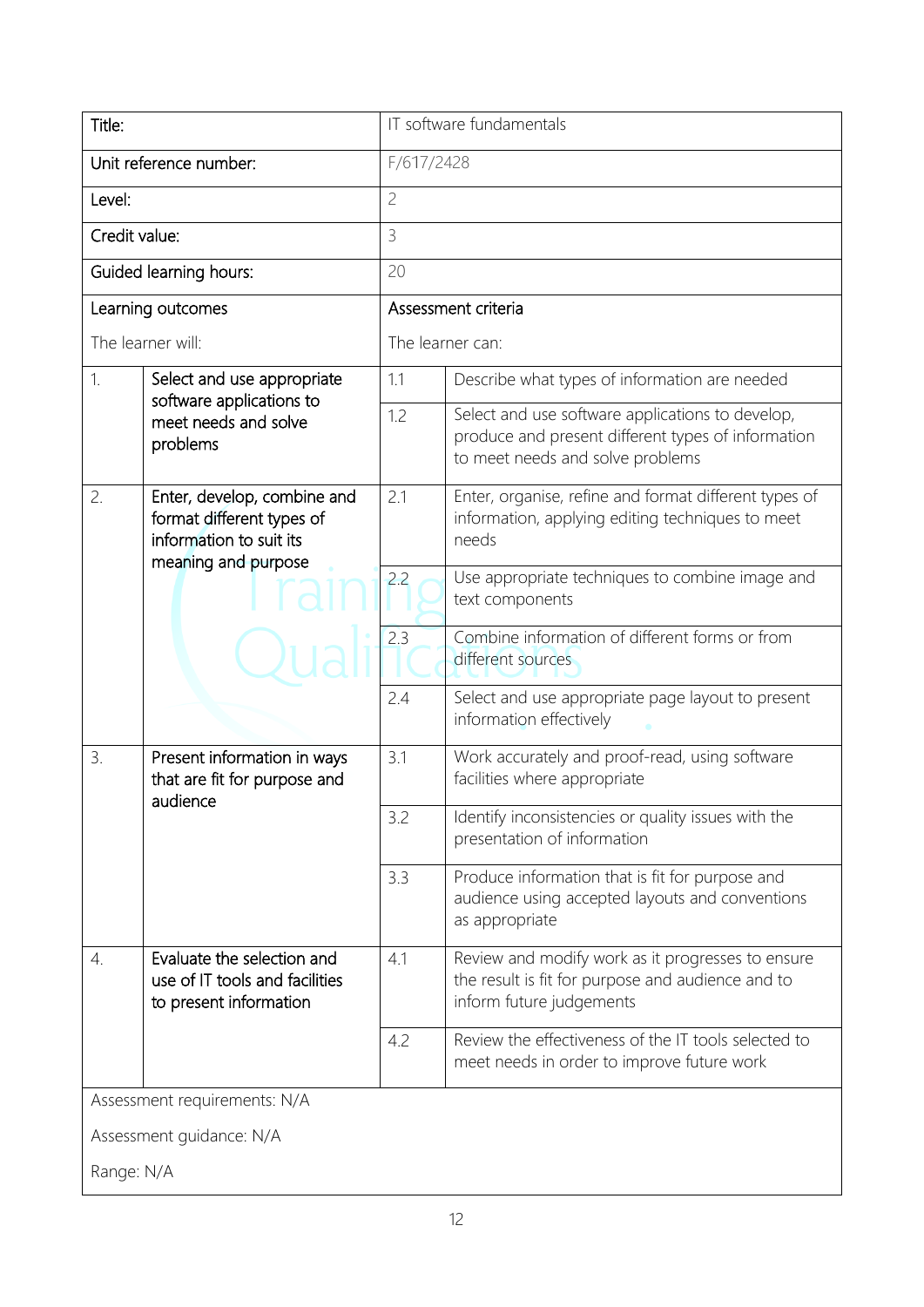| Title:                                                                                | IT security for users                                                                               |  |  |
|---------------------------------------------------------------------------------------|-----------------------------------------------------------------------------------------------------|--|--|
| Unit reference number:                                                                | H/617/2423                                                                                          |  |  |
| Level:                                                                                | $\mathbf 1$                                                                                         |  |  |
| Credit value:                                                                         | $\mathbf 1$                                                                                         |  |  |
| Guided learning hours:                                                                | 10                                                                                                  |  |  |
| Learning outcomes                                                                     | Assessment criteria                                                                                 |  |  |
| The learner will:                                                                     | The learner can:                                                                                    |  |  |
| 1.<br>Use appropriate methods to<br>minimise security risks to IT<br>systems and data | 1.1<br>Identify security issues that may threaten system<br>performance                             |  |  |
|                                                                                       | 1.2<br>Take appropriate security precautions to protect IT<br>systems and data                      |  |  |
|                                                                                       | Identify threats to information security associated<br>1.3<br>with the widespread use of technology |  |  |
|                                                                                       | Take appropriate precautions to keep information<br>1.4<br>secure                                   |  |  |
|                                                                                       | 1.5<br>Follow relevant quidelines and procedures for the<br>secure use of IT                        |  |  |
|                                                                                       | 1.6<br>Describe why it is important to backup data securely                                         |  |  |
|                                                                                       | 1.7<br>Ensure personal data is backed up to appropriate<br>media                                    |  |  |
| Assessment requirements: N/A                                                          |                                                                                                     |  |  |
| Assessment guidance: N/A                                                              |                                                                                                     |  |  |
| Range: N/A                                                                            |                                                                                                     |  |  |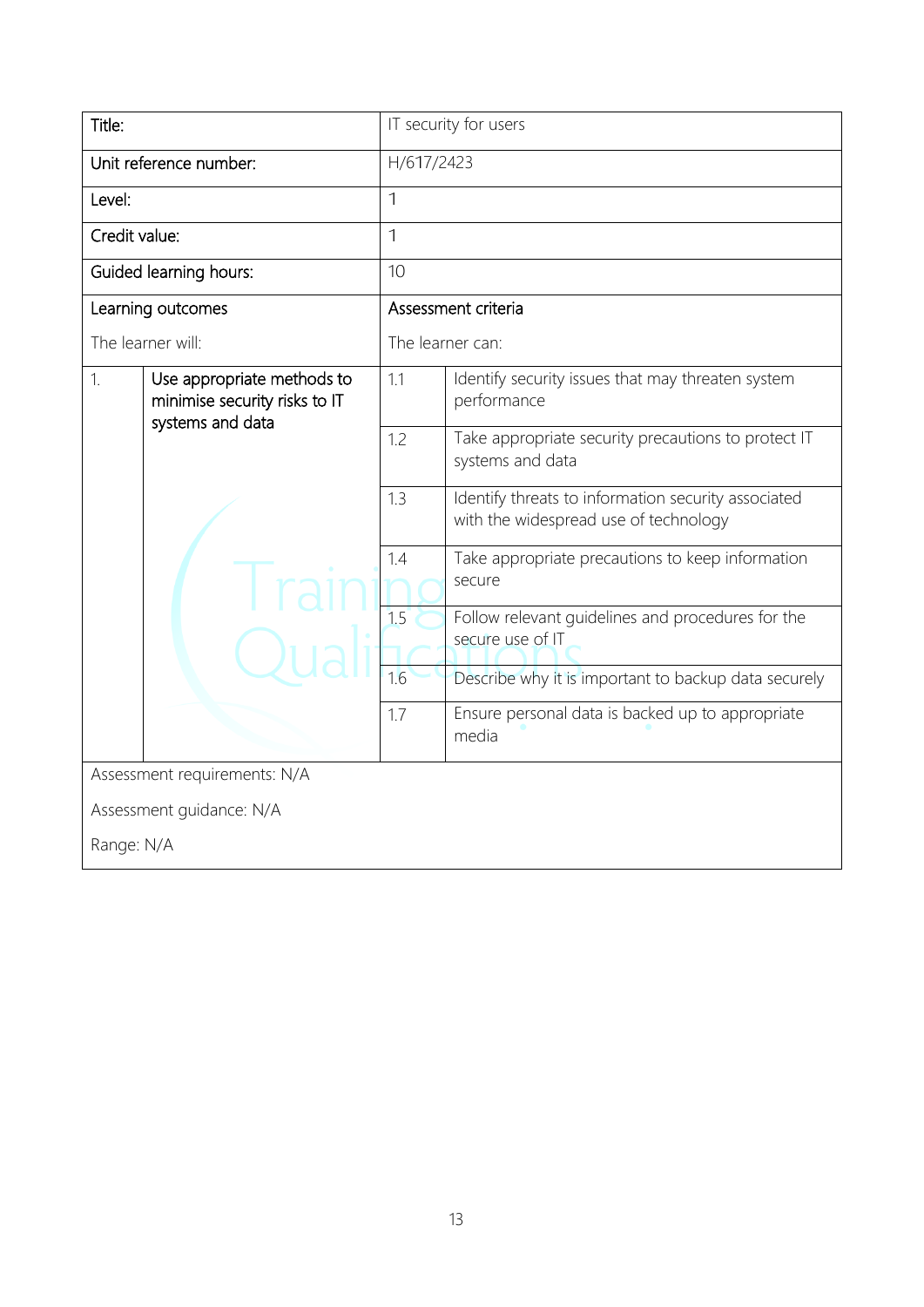| Title:                                                       |                                                        | Presentation software                                                   |                                                                                                                        |  |  |  |
|--------------------------------------------------------------|--------------------------------------------------------|-------------------------------------------------------------------------|------------------------------------------------------------------------------------------------------------------------|--|--|--|
|                                                              | Unit reference number:                                 | J/617/2429                                                              |                                                                                                                        |  |  |  |
| Level:                                                       |                                                        | $\overline{c}$                                                          |                                                                                                                        |  |  |  |
| Credit value:                                                |                                                        | $\overline{4}$                                                          |                                                                                                                        |  |  |  |
|                                                              | Guided learning hours:                                 | 30                                                                      |                                                                                                                        |  |  |  |
|                                                              | Learning outcomes                                      |                                                                         | Assessment criteria                                                                                                    |  |  |  |
|                                                              | The learner will:                                      |                                                                         | The learner can:                                                                                                       |  |  |  |
| 1.<br>Input and combine text and<br>other information within | 1.1                                                    | Identify what types of information are required for<br>the presentation |                                                                                                                        |  |  |  |
|                                                              | presentation slides                                    | 1.2                                                                     | Enter text and other information using layouts<br>appropriate to type of information                                   |  |  |  |
|                                                              | 1.3                                                    | Insert charts and tables into presentation slides                       |                                                                                                                        |  |  |  |
|                                                              | 1.4                                                    | Insert images, video or sound to enhance the<br>presentation            |                                                                                                                        |  |  |  |
|                                                              | 1.5                                                    | Identify any constraints which may affect the<br>presentation           |                                                                                                                        |  |  |  |
|                                                              |                                                        | 1.6                                                                     | Organise and combine information of different<br>forms or from different sources for presentations                     |  |  |  |
|                                                              |                                                        | 1.7                                                                     | Store and retrieve presentation files effectively, in<br>line with local guidelines and conventions where<br>available |  |  |  |
| 2.                                                           | Use presentation software                              | 2.1                                                                     | Identify what slide structure and themes to use                                                                        |  |  |  |
|                                                              | tools to structure, edit and<br>format slide sequences | 2.2                                                                     | Select, change and use appropriate templates for<br>slides                                                             |  |  |  |
|                                                              |                                                        | 2.3                                                                     | Select and use appropriate techniques to edit slides<br>and presentations to meet needs                                |  |  |  |
|                                                              |                                                        | 2.4                                                                     | Select and use appropriate techniques to format<br>slides and presentations                                            |  |  |  |
|                                                              |                                                        | 2.5                                                                     | Identify what presentation effects to use to enhance<br>the presentation                                               |  |  |  |
|                                                              |                                                        | 2.6                                                                     | Select and use animation and transition effects<br>appropriately to enhance slide sequences                            |  |  |  |
| 3.                                                           | Prepare slideshow for<br>presentation                  | 3.1                                                                     | Describe how to present slides to meet needs and<br>communicate effectively                                            |  |  |  |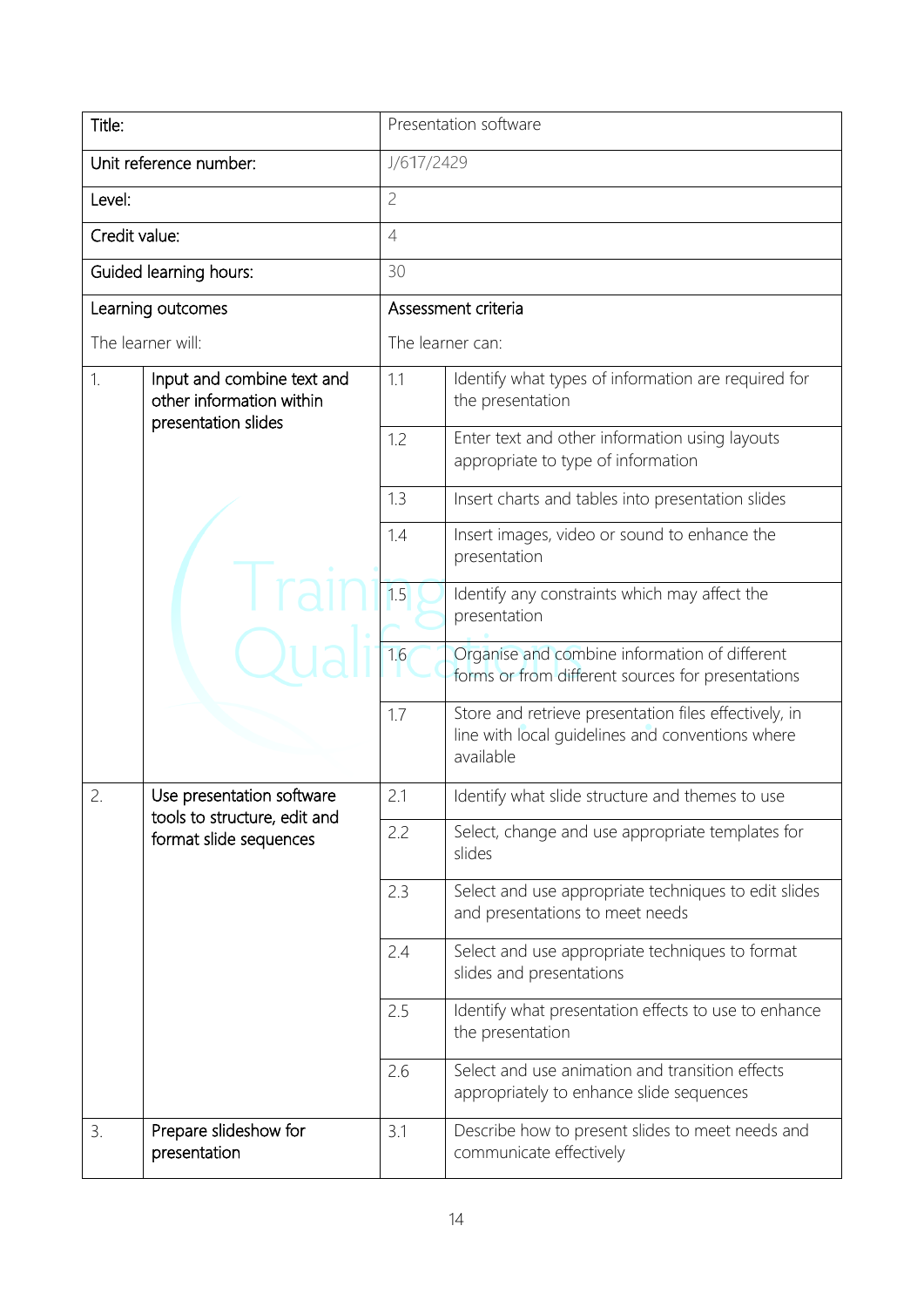|                          |                              | 3.2 | Prepare slideshow for presentation                                                                            |  |
|--------------------------|------------------------------|-----|---------------------------------------------------------------------------------------------------------------|--|
|                          |                              | 3.3 | Check presentation meets needs, using IT tools and<br>making corrections as necessary                         |  |
|                          |                              | 3.4 | Identify and respond to any quality problems with<br>presentations to ensure that presentations meet<br>needs |  |
|                          | Assessment requirements: N/A |     |                                                                                                               |  |
| Assessment guidance: N/A |                              |     |                                                                                                               |  |
| Range: N/A               |                              |     |                                                                                                               |  |

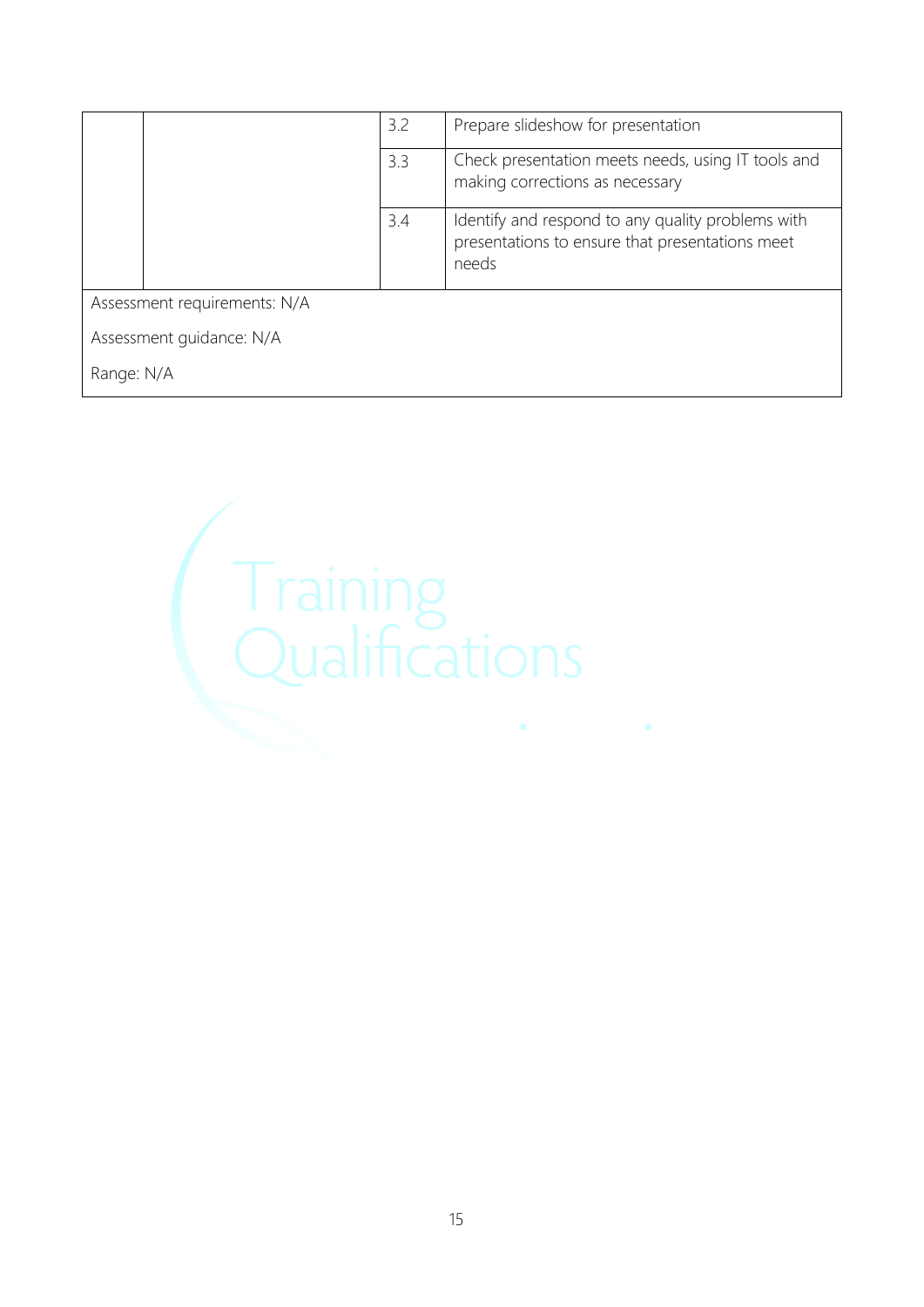| Title:                 |                                                                              | Spreadsheet software                                                                                                  |                                                                                                                  |  |  |  |
|------------------------|------------------------------------------------------------------------------|-----------------------------------------------------------------------------------------------------------------------|------------------------------------------------------------------------------------------------------------------|--|--|--|
| Unit reference number: |                                                                              |                                                                                                                       | A/617/2430                                                                                                       |  |  |  |
| Level:                 |                                                                              | $\overline{2}$                                                                                                        |                                                                                                                  |  |  |  |
| Credit value:          |                                                                              | $\overline{4}$                                                                                                        |                                                                                                                  |  |  |  |
|                        | Guided learning hours:                                                       | 30                                                                                                                    |                                                                                                                  |  |  |  |
|                        | Learning outcomes                                                            |                                                                                                                       | Assessment criteria                                                                                              |  |  |  |
|                        | The learner will:                                                            |                                                                                                                       | The learner can:                                                                                                 |  |  |  |
| 1.                     | Use a spreadsheet to enter,<br>edit and organise numerical<br>and other data | 1.1                                                                                                                   | Identify what numerical and other information is<br>needed in the spreadsheet and how it should be<br>structured |  |  |  |
|                        |                                                                              | 1.2                                                                                                                   | Enter and edit numerical and other data accurately                                                               |  |  |  |
|                        |                                                                              | 1.3                                                                                                                   | Combine and link data across worksheets                                                                          |  |  |  |
|                        | 1.4                                                                          | Store and retrieve spreadsheet files effectively, in<br>line with local guidelines and conventions where<br>available |                                                                                                                  |  |  |  |
| 2.                     | Select and use appropriate                                                   | 2.1                                                                                                                   | Identify which tools and techniques to use to analyse                                                            |  |  |  |
|                        | formulas and data analysis<br>tools to meet requirements                     |                                                                                                                       | and manipulate data to meet requirements                                                                         |  |  |  |
|                        |                                                                              | 2.2                                                                                                                   | Select and use a range of appropriate functions and<br>formulas to meet calculation requirements                 |  |  |  |
|                        |                                                                              | 2.3                                                                                                                   | Use a range of tools and techniques to analyse and<br>manipulate data to meet requirements                       |  |  |  |
| 3                      | Select and use tools and<br>techniques to present and<br>format spreadsheet  | 3.1                                                                                                                   | Plan how to present and format spreadsheet<br>information effectively to meet needs                              |  |  |  |
|                        | information                                                                  | 3.2                                                                                                                   | Select and use appropriate tools and techniques to<br>format spreadsheet cells, rows, columns and<br>worksheets  |  |  |  |
|                        |                                                                              | 3.3                                                                                                                   | Select and format an appropriate chart or graph<br>type to display selected information                          |  |  |  |
|                        | 3.4                                                                          | Select and use appropriate page layout to present<br>and print spreadsheet information                                |                                                                                                                  |  |  |  |
|                        |                                                                              | 3.5                                                                                                                   | Check information meets needs, using spreadsheet<br>tools and making corrections as necessary                    |  |  |  |
|                        |                                                                              | 3.6                                                                                                                   | Describe how to find errors in spreadsheet formulas                                                              |  |  |  |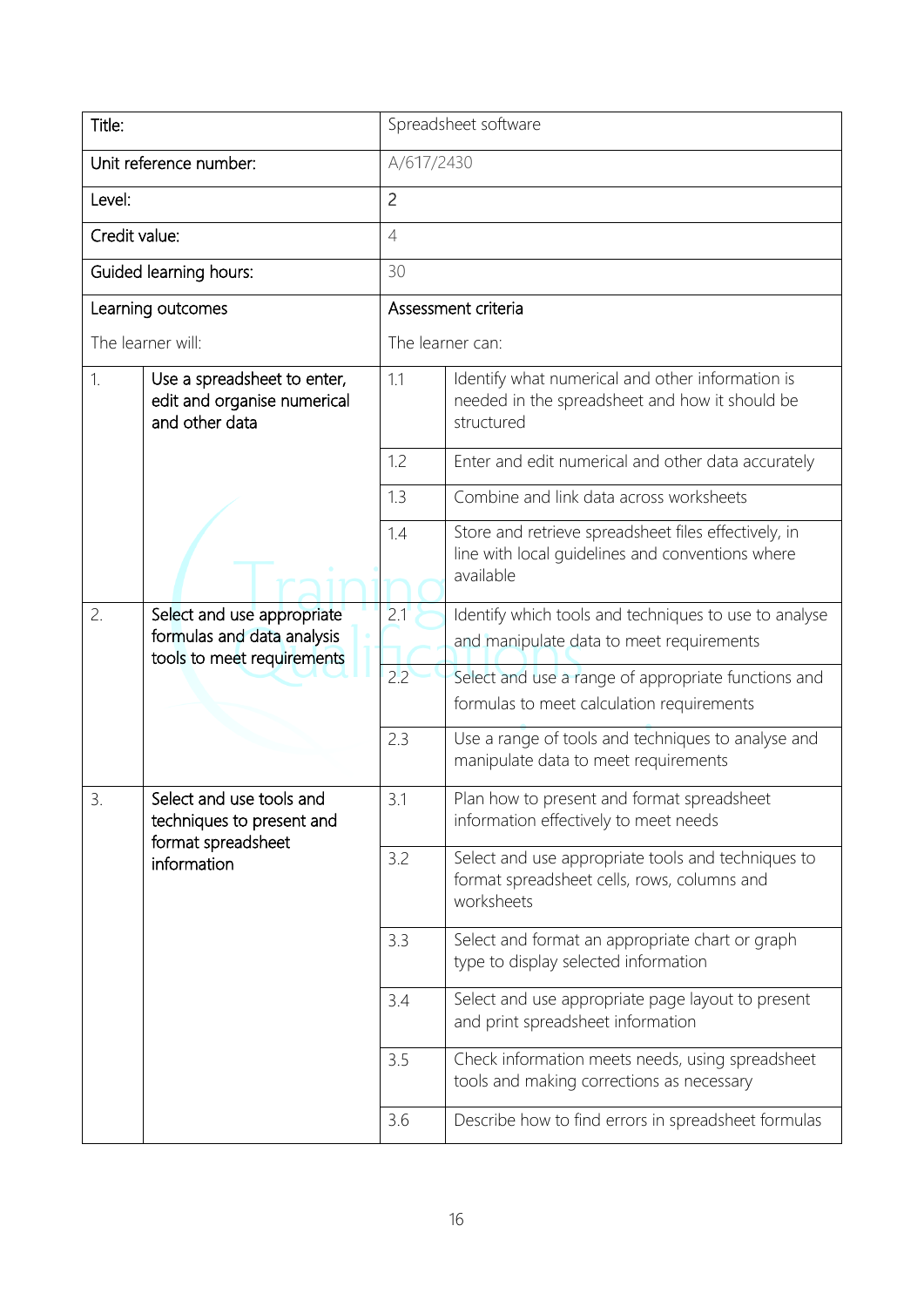|                              |  | 3.7 | Respond appropriately to any problems with<br>spreadsheets |  |
|------------------------------|--|-----|------------------------------------------------------------|--|
| Assessment requirements: N/A |  |     |                                                            |  |
| Assessment guidance: N/A     |  |     |                                                            |  |
| Range: N/A                   |  |     |                                                            |  |

![](_page_16_Picture_1.jpeg)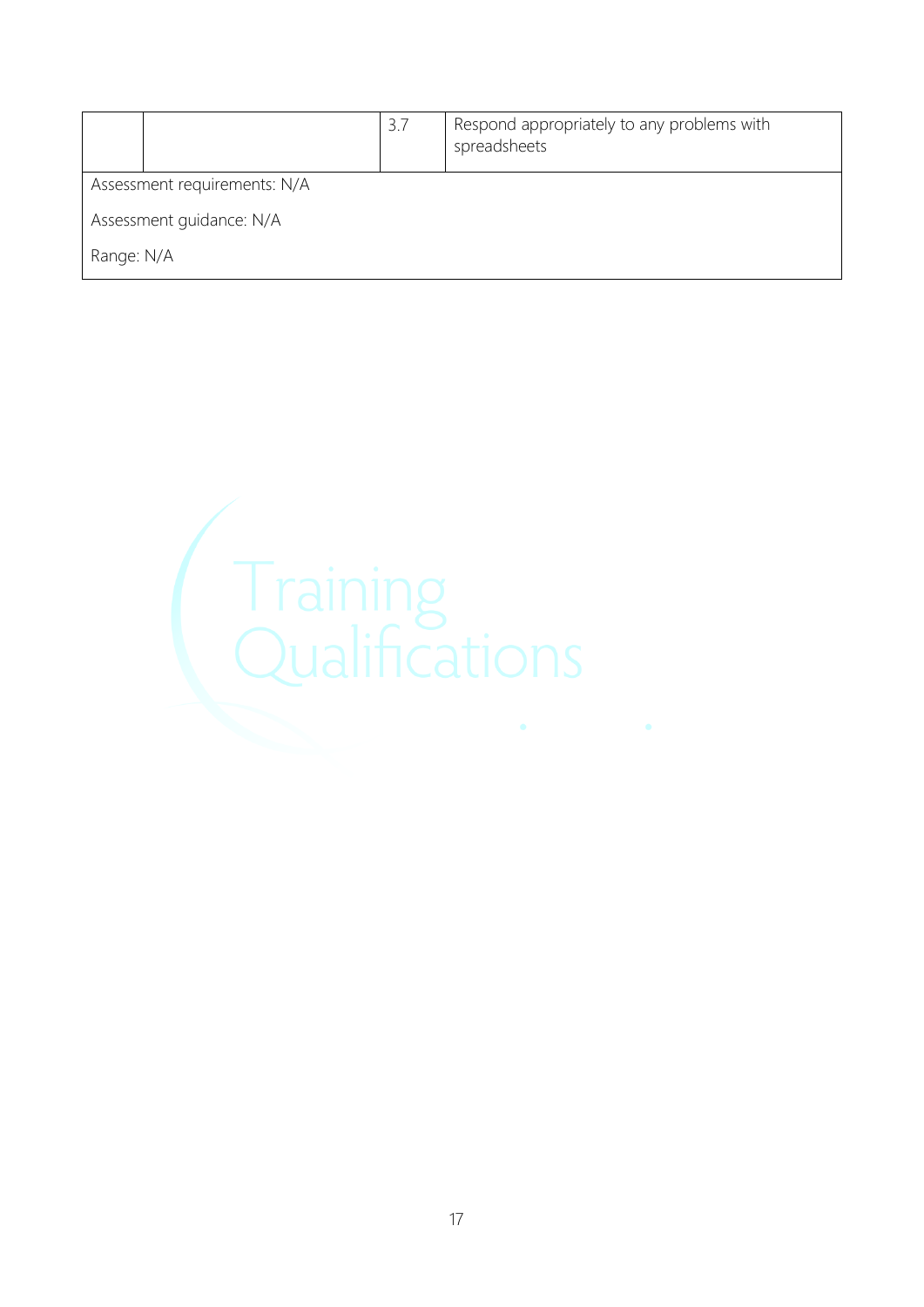| Title:        |                                                        | Using Email                                                       |                                                                  |  |  |  |  |
|---------------|--------------------------------------------------------|-------------------------------------------------------------------|------------------------------------------------------------------|--|--|--|--|
|               | Unit reference number:                                 |                                                                   | J/502/4299                                                       |  |  |  |  |
| Level:        |                                                        | 1                                                                 |                                                                  |  |  |  |  |
| Credit value: |                                                        | $\overline{c}$                                                    |                                                                  |  |  |  |  |
|               | Guided learning hours:                                 | 15                                                                |                                                                  |  |  |  |  |
|               | Learning outcomes                                      |                                                                   | Assessment criteria                                              |  |  |  |  |
|               | The learner will:                                      |                                                                   | The learner can:                                                 |  |  |  |  |
| 1.            | Use e-mail software tools<br>and techniques to compose | 1.1                                                               | Use software tools to compose and format e-mail<br>messages      |  |  |  |  |
|               | and send messages                                      | 1.2                                                               | Attach files to e-mail messages                                  |  |  |  |  |
|               |                                                        | 1.3                                                               | Send e-mail messages                                             |  |  |  |  |
|               | 1.4                                                    | Identify how to stay safe and respect others when<br>using e-mail |                                                                  |  |  |  |  |
|               |                                                        | 1.5                                                               | Use an address book to store and retrieve contact<br>information |  |  |  |  |
| 2.            | Manage incoming email                                  | 2.1                                                               | Follow guidelines and procedures for using e-mail                |  |  |  |  |
|               | effectively                                            | 2.2                                                               | Identify when and how to respond to e-mail<br>messages           |  |  |  |  |
|               |                                                        | 2.3                                                               | Read and respond to e-mail messages<br>appropriately             |  |  |  |  |
|               |                                                        | 2.4                                                               | Identify what messages to delete and when to do<br>SO            |  |  |  |  |
|               |                                                        | 2.5                                                               | Organise and store e-mail messages                               |  |  |  |  |
|               |                                                        | 2.6                                                               | Respond appropriately to common e-mail<br>problems               |  |  |  |  |
|               | Assessment requirements: N/A                           |                                                                   |                                                                  |  |  |  |  |
|               | Assessment guidance: N/A                               |                                                                   |                                                                  |  |  |  |  |
| Range: N/A    |                                                        |                                                                   |                                                                  |  |  |  |  |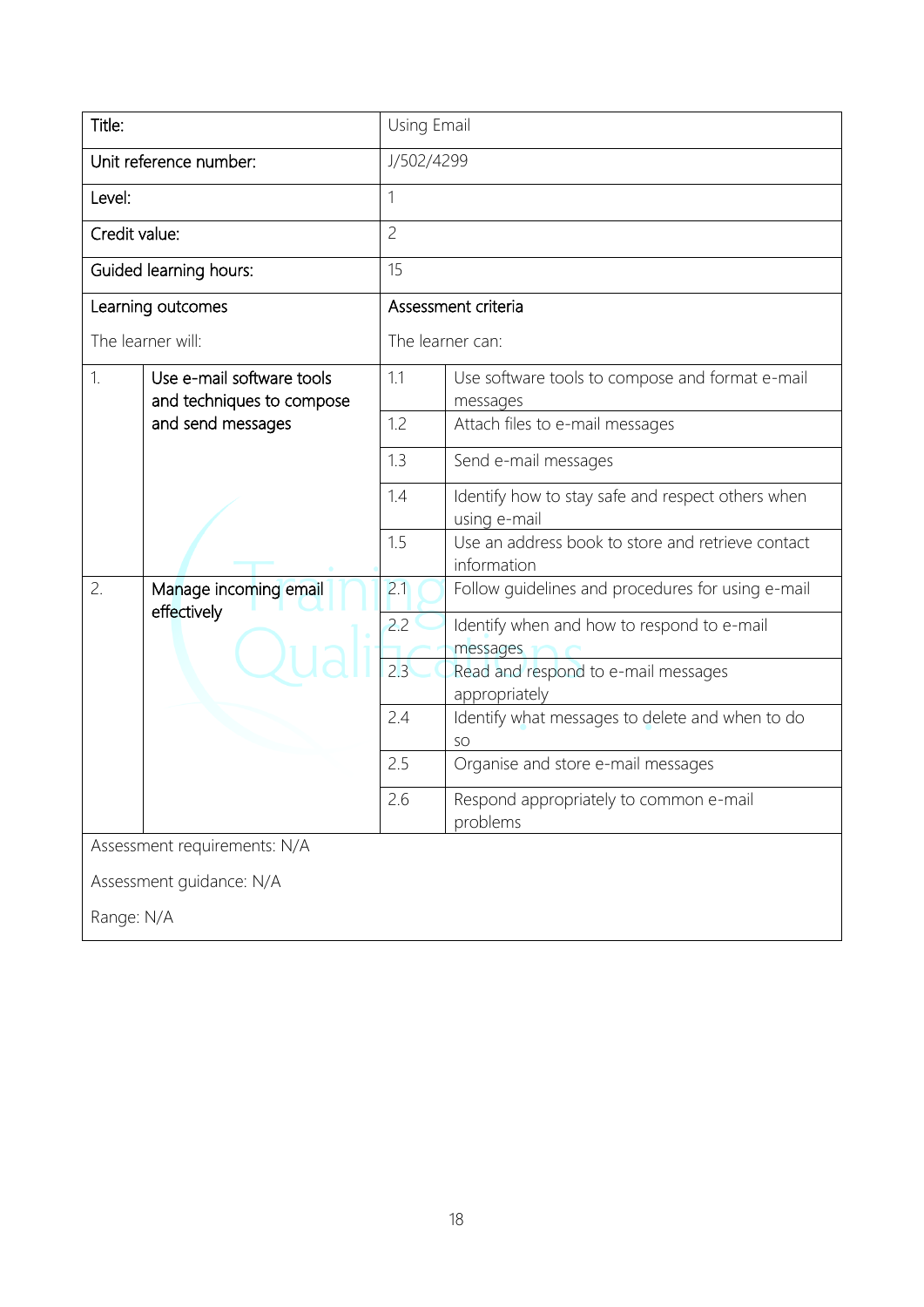| Title:        |                                                           | Using the Internet |                                                                                              |  |  |
|---------------|-----------------------------------------------------------|--------------------|----------------------------------------------------------------------------------------------|--|--|
|               | Unit reference number:                                    | T/502/4296         |                                                                                              |  |  |
| Level:        |                                                           | 1                  |                                                                                              |  |  |
| Credit value: |                                                           | $\overline{3}$     |                                                                                              |  |  |
|               | Guided learning hours:                                    | 20                 |                                                                                              |  |  |
|               | Learning outcomes                                         |                    | Assessment criteria                                                                          |  |  |
|               | The learner will:                                         |                    | The learner can:                                                                             |  |  |
| 1.            | Connect to the internet                                   | 1.1                | Identify different types of connection methods that<br>can be used to access the Internet    |  |  |
|               |                                                           | 1.2                | Access the Internet or intranet                                                              |  |  |
| 2.            | Use browser software to                                   | 2.1                | Use browser tools to navigate webpages                                                       |  |  |
|               | navigate web pages                                        | 2.2                | Identify when to change browser settings to aid<br>navigation                                |  |  |
|               |                                                           | 2.3                | Adjust browser settings to meet needs                                                        |  |  |
|               |                                                           | 2.4                | Use browser help facilities                                                                  |  |  |
| 3.            | Use browser tools to search<br>for information from the   | 3.1                | Select and use appropriate search techniques to<br>locate information                        |  |  |
|               | internet                                                  | 3.2                | Outline how information meets requirements                                                   |  |  |
|               |                                                           | 3.3                | Use references to make it easier to find information<br>another time                         |  |  |
|               |                                                           | 3.4                | Download and save different types of information<br>from the Internet                        |  |  |
| 4.            | Use browser software to<br>communicate information        | 4.1                | Select and use tools and techniques to<br>communicate information online                     |  |  |
|               | online                                                    | 4.2                | Use browser tools to share information sources<br>with others                                |  |  |
|               |                                                           | 4.3                | Submit information online using forms or<br>interactive sites                                |  |  |
|               |                                                           | 4.4                | Identify opportunities to post or publish material to<br>websites                            |  |  |
| 5.            | Follow and understand the<br>need for safety and security | 5.1                | Identify the threats to user safety when working<br>online                                   |  |  |
|               | practices when working                                    | 5.2                | Outline how to minimise internet security risks                                              |  |  |
|               | online                                                    | 5.3                | Work responsibly and take appropriate safety and<br>security precautions when working online |  |  |
|               |                                                           | 5.4                | Keep personal information secure                                                             |  |  |
|               |                                                           | 5.5                | Follow relevant laws, guidelines and procedures for<br>the use of the Internet               |  |  |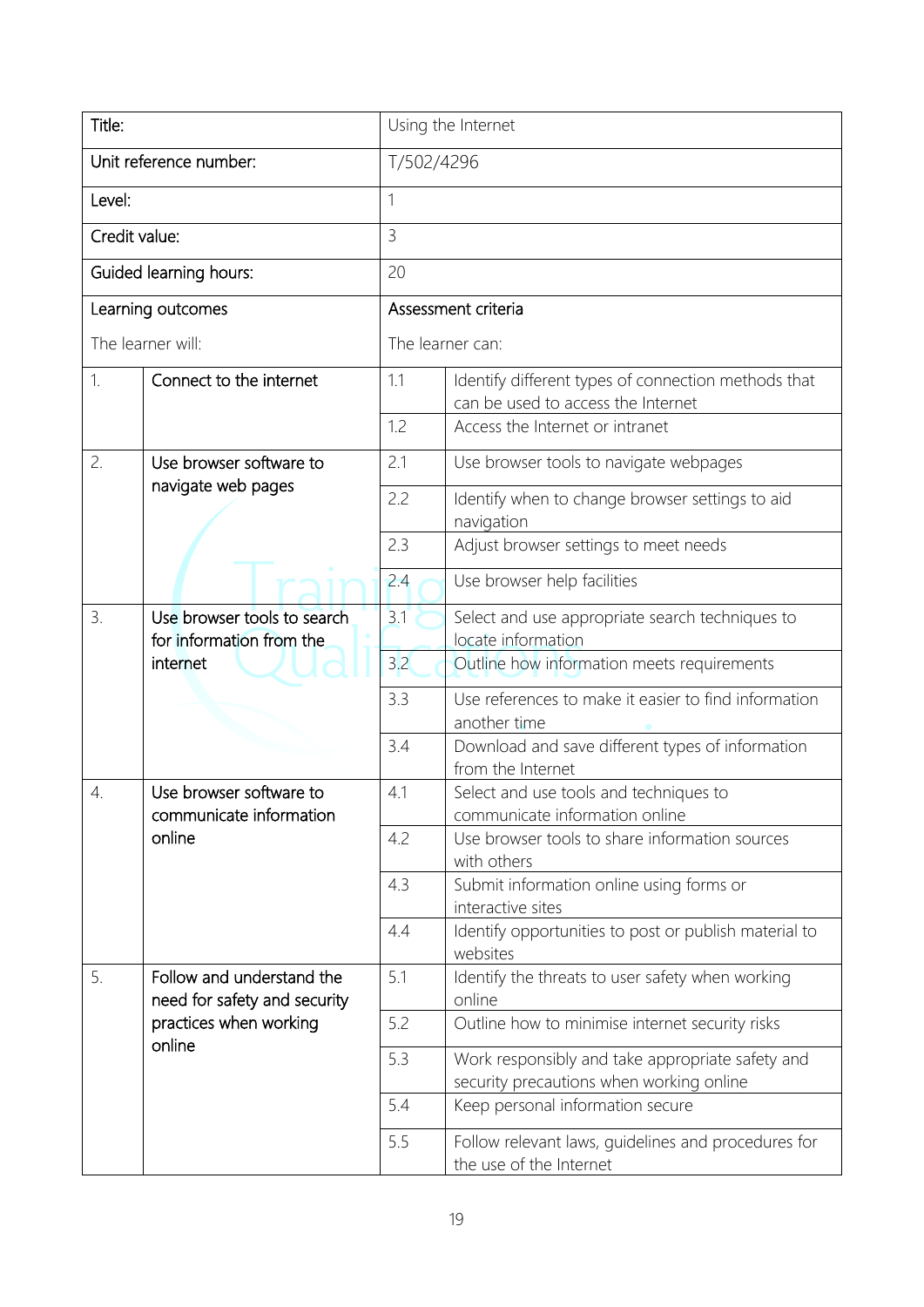Assessment requirements: N/A

Assessment guidance: N/A

![](_page_19_Picture_3.jpeg)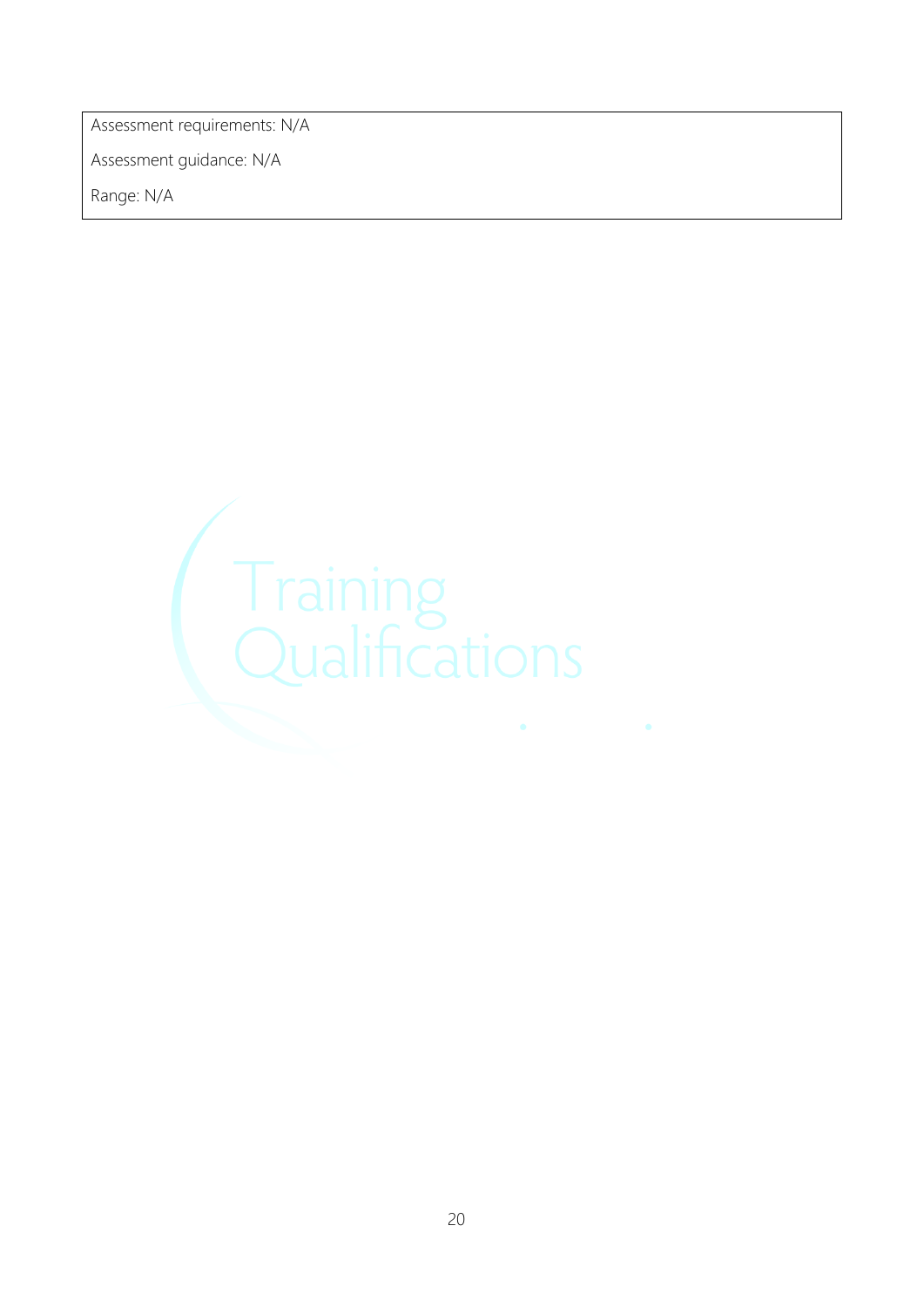| Title:                                                   |                                                |                                                                                          | Using Mobile IT Devices                                                                                                   |  |  |  |
|----------------------------------------------------------|------------------------------------------------|------------------------------------------------------------------------------------------|---------------------------------------------------------------------------------------------------------------------------|--|--|--|
| Unit reference number:                                   |                                                |                                                                                          | H/502/4374                                                                                                                |  |  |  |
| Level:                                                   |                                                | 1                                                                                        |                                                                                                                           |  |  |  |
| Credit value:                                            |                                                | $\overline{c}$                                                                           |                                                                                                                           |  |  |  |
|                                                          | Guided learning hours:                         | 15                                                                                       |                                                                                                                           |  |  |  |
|                                                          | Learning outcomes                              |                                                                                          | Assessment criteria                                                                                                       |  |  |  |
|                                                          | The learner will:                              |                                                                                          | The learner can:                                                                                                          |  |  |  |
| 1.                                                       | Set up the mobile device to<br>meet needs      | 1.1                                                                                      | Set up the mobile device for use                                                                                          |  |  |  |
|                                                          |                                                | 1.2                                                                                      | Use mobile device interface features effectively                                                                          |  |  |  |
|                                                          |                                                | 1.3                                                                                      | Identify when and how to adjust device settings                                                                           |  |  |  |
|                                                          |                                                | 1.4                                                                                      | Adjust device settings to meet needs                                                                                      |  |  |  |
|                                                          |                                                | 1.5                                                                                      | Identify any specific health and safety issues<br>associated with the use of mobile devices                               |  |  |  |
|                                                          |                                                | 1.6                                                                                      | Follow guidelines and procedures for the use of<br>mobile devices                                                         |  |  |  |
| 2.<br>Use applications and files on<br>the mobile device |                                                | 2.1                                                                                      | Identify the different applications on the mobile<br>device and what they can be used for                                 |  |  |  |
|                                                          | 2.2                                            | Select and use applications and files on the mobile<br>device for an appropriate purpose |                                                                                                                           |  |  |  |
|                                                          |                                                | 2.3                                                                                      | Input data accurately into a mobile device                                                                                |  |  |  |
|                                                          |                                                | 2.4                                                                                      | Organise, store and retrieve data on a mobile<br>device                                                                   |  |  |  |
| 3.                                                       | Transfer data to and from<br>the mobile device | 3.1                                                                                      | Identify different types of secure connection<br>methods that can be used between devices                                 |  |  |  |
|                                                          |                                                | 3.2                                                                                      | Transfer information to and from a mobile device                                                                          |  |  |  |
|                                                          |                                                | 3.3                                                                                      | Recognise copyright and other constraints on the<br>use and transfer of information                                       |  |  |  |
|                                                          |                                                | 3.4                                                                                      | Identify why it is important to stay safe, keep<br>information secure and to respect others when<br>using a mobile device |  |  |  |
|                                                          |                                                | 3.5                                                                                      | Keep information secure when using a mobile<br>device                                                                     |  |  |  |
| 4.                                                       | Maintain the performance of                    | 4.1                                                                                      | Maintain the performance of the mobile device                                                                             |  |  |  |
|                                                          | the mobile device                              | 4.2                                                                                      | Use appropriate techniques to maintain the<br>performance of the mobile device                                            |  |  |  |
|                                                          |                                                | 4.3                                                                                      | Identify common problems that occur with mobile<br>devices and what causes them                                           |  |  |  |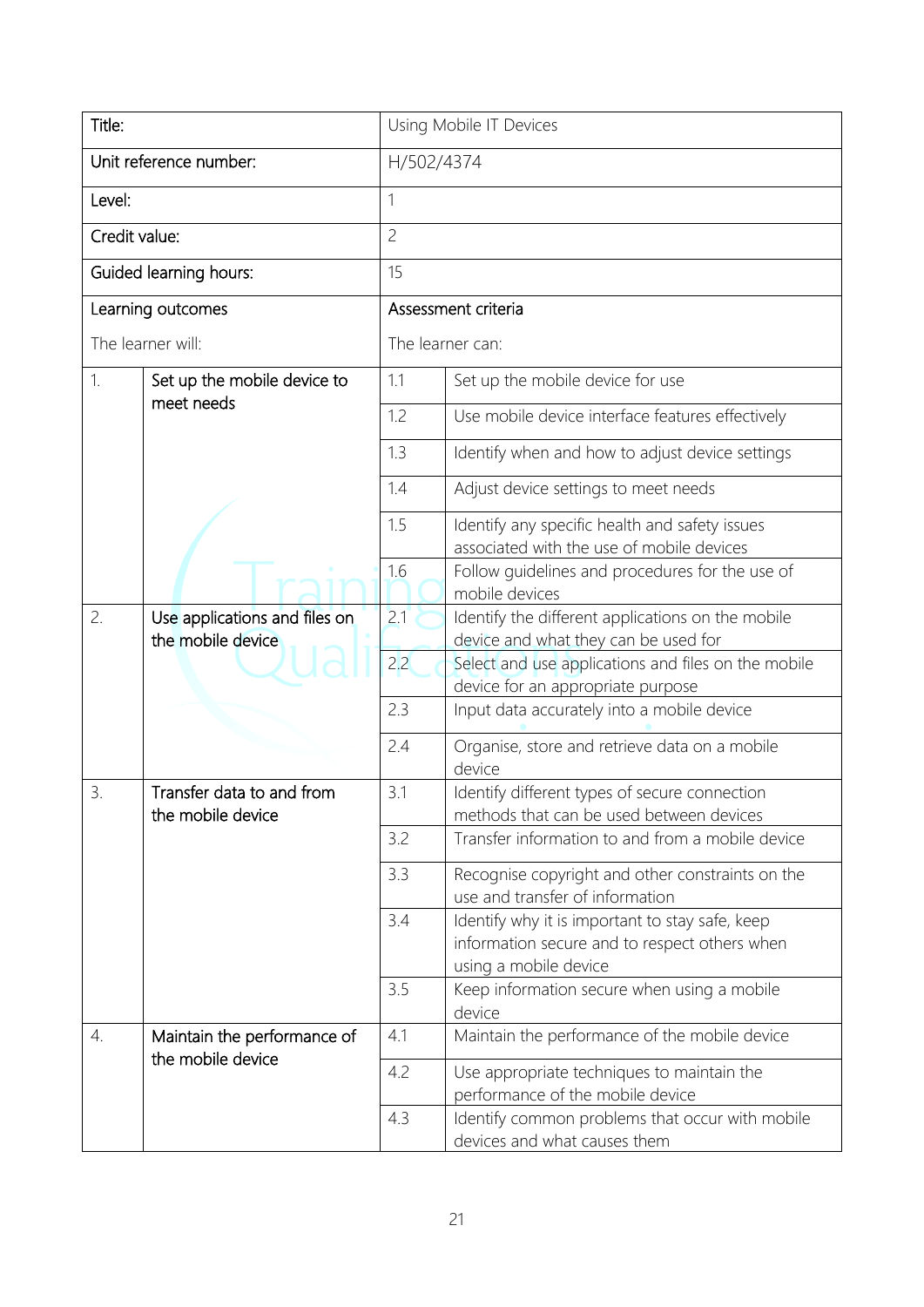|                              |  | 4.4 | Identify when to try to solve a problem and where<br>to get expert advice |  |
|------------------------------|--|-----|---------------------------------------------------------------------------|--|
|                              |  | 4.5 | Use available resources to respond quickly and                            |  |
|                              |  |     | appropriately to common device problems                                   |  |
| Assessment requirements: N/A |  |     |                                                                           |  |
| Assessment guidance: N/A     |  |     |                                                                           |  |
| Range: N/A                   |  |     |                                                                           |  |

![](_page_21_Picture_1.jpeg)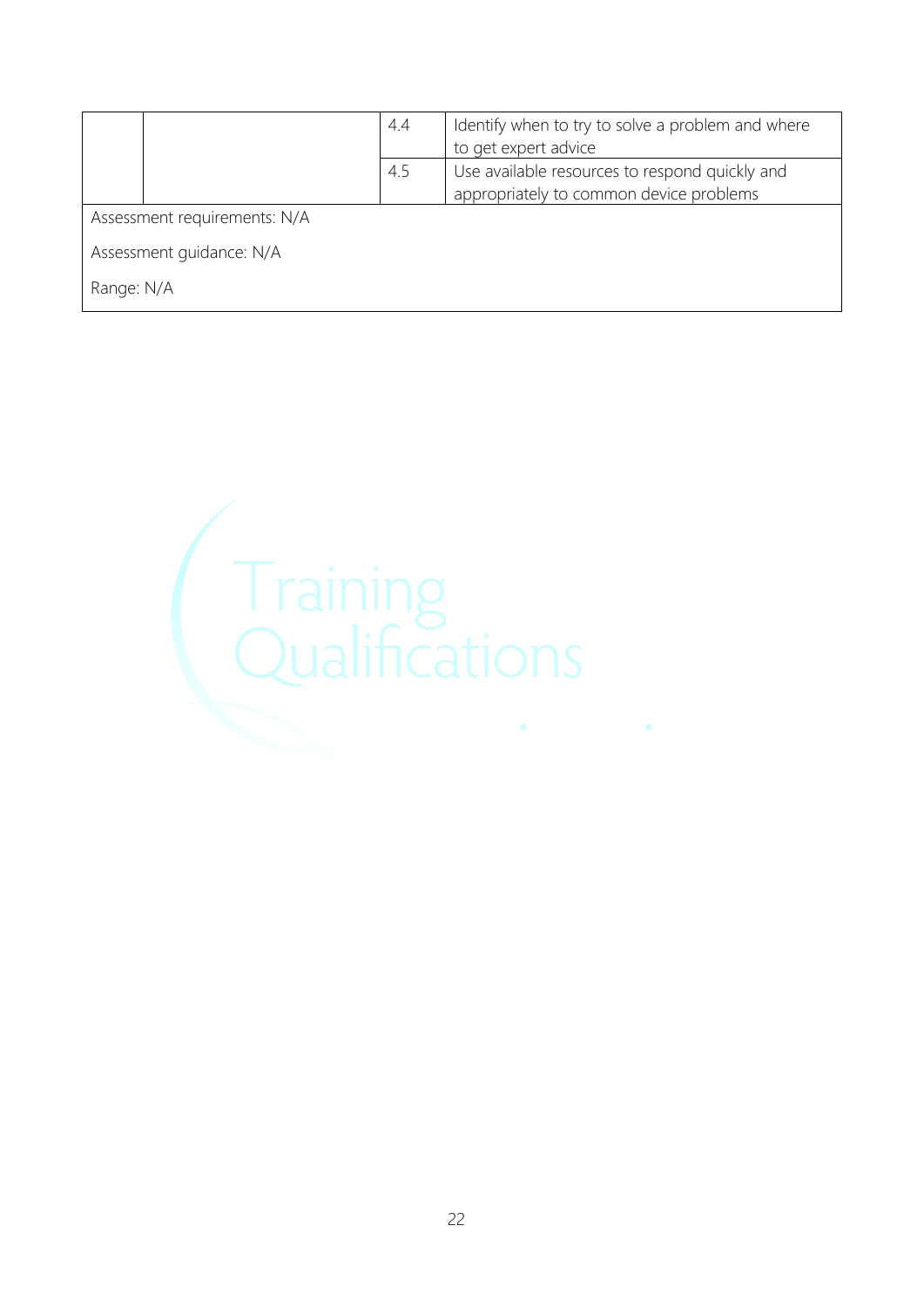| Title:                 |                                                            |                                                                                                     | Word Processing Software                                                                                                        |  |  |
|------------------------|------------------------------------------------------------|-----------------------------------------------------------------------------------------------------|---------------------------------------------------------------------------------------------------------------------------------|--|--|
| Unit reference number: |                                                            |                                                                                                     | R/502/4628                                                                                                                      |  |  |
| Level:                 |                                                            | $\overline{c}$                                                                                      |                                                                                                                                 |  |  |
| Credit value:          |                                                            | $\overline{4}$                                                                                      |                                                                                                                                 |  |  |
|                        | Guided learning hours:                                     | 30                                                                                                  |                                                                                                                                 |  |  |
| Learning outcomes      |                                                            |                                                                                                     | Assessment criteria                                                                                                             |  |  |
| The learner will:      |                                                            |                                                                                                     | The learner can:                                                                                                                |  |  |
| 1.                     | Enter and combine text and<br>other information accurately | 1.1                                                                                                 | Identify what types of information are needed in<br>documents                                                                   |  |  |
|                        | within word processing<br>documents                        | 1.2                                                                                                 | Use appropriate techniques to enter text and other<br>information accurately and efficiently                                    |  |  |
|                        |                                                            | 1.3                                                                                                 | Select and use appropriate templates for different<br>purposes                                                                  |  |  |
|                        | 1.4                                                        | Identify when and how to combine and merge<br>information from other software or other<br>documents |                                                                                                                                 |  |  |
|                        | 1.5                                                        | Select and use a range of editing tools to amend<br>document content                                |                                                                                                                                 |  |  |
|                        |                                                            | 1.6                                                                                                 | Combine or merge information within a document<br>from a range of sources                                                       |  |  |
|                        |                                                            | 1.7                                                                                                 | Store and retrieve document and template files<br>effectively, in line with local guidelines and<br>conventions where available |  |  |
| 2.                     | Create and modify layout<br>and structures for word        | 2.1                                                                                                 | Identify the document requirements for structure<br>and style                                                                   |  |  |
|                        | processing documents                                       | 2.2                                                                                                 | Identify what templates and styles are available and<br>when to use them                                                        |  |  |
|                        |                                                            | 2.3                                                                                                 | Create and modify columns, tables and forms to<br>organise information                                                          |  |  |
|                        |                                                            | 2.4                                                                                                 | Select and apply styles to text                                                                                                 |  |  |
| 3.                     | Use word processing<br>software tools to format and        | 3.1                                                                                                 | Identify how the document should be formatted to<br>aid meaning                                                                 |  |  |
|                        | present documents<br>effectively to meet                   | 3.2                                                                                                 | Select and use appropriate techniques to format<br>characters and paragraphs                                                    |  |  |
|                        | requirements                                               | 3.3                                                                                                 | Select and use appropriate page and section<br>layouts to present and print documents                                           |  |  |
|                        |                                                            | 3.4                                                                                                 | Describe any quality problems with documents                                                                                    |  |  |
|                        |                                                            | 3.5                                                                                                 | Check documents meet needs, using IT tools and<br>making corrections as necessary                                               |  |  |
|                        |                                                            | 3.6                                                                                                 | Respond appropriately to quality problems with<br>documents so that outcomes meet needs                                         |  |  |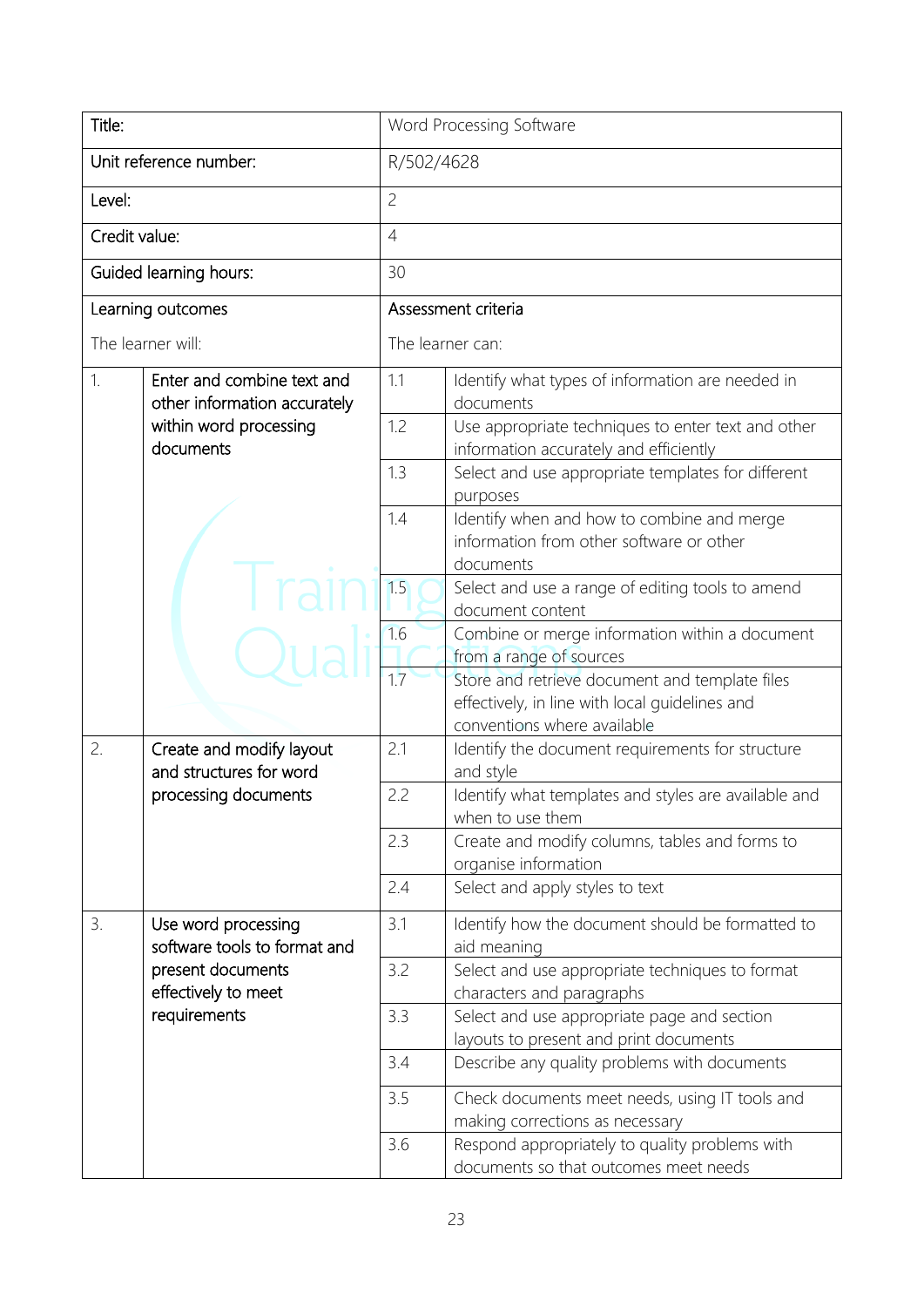Assessment requirements: N/A

Assessment guidance: N/A

![](_page_23_Picture_3.jpeg)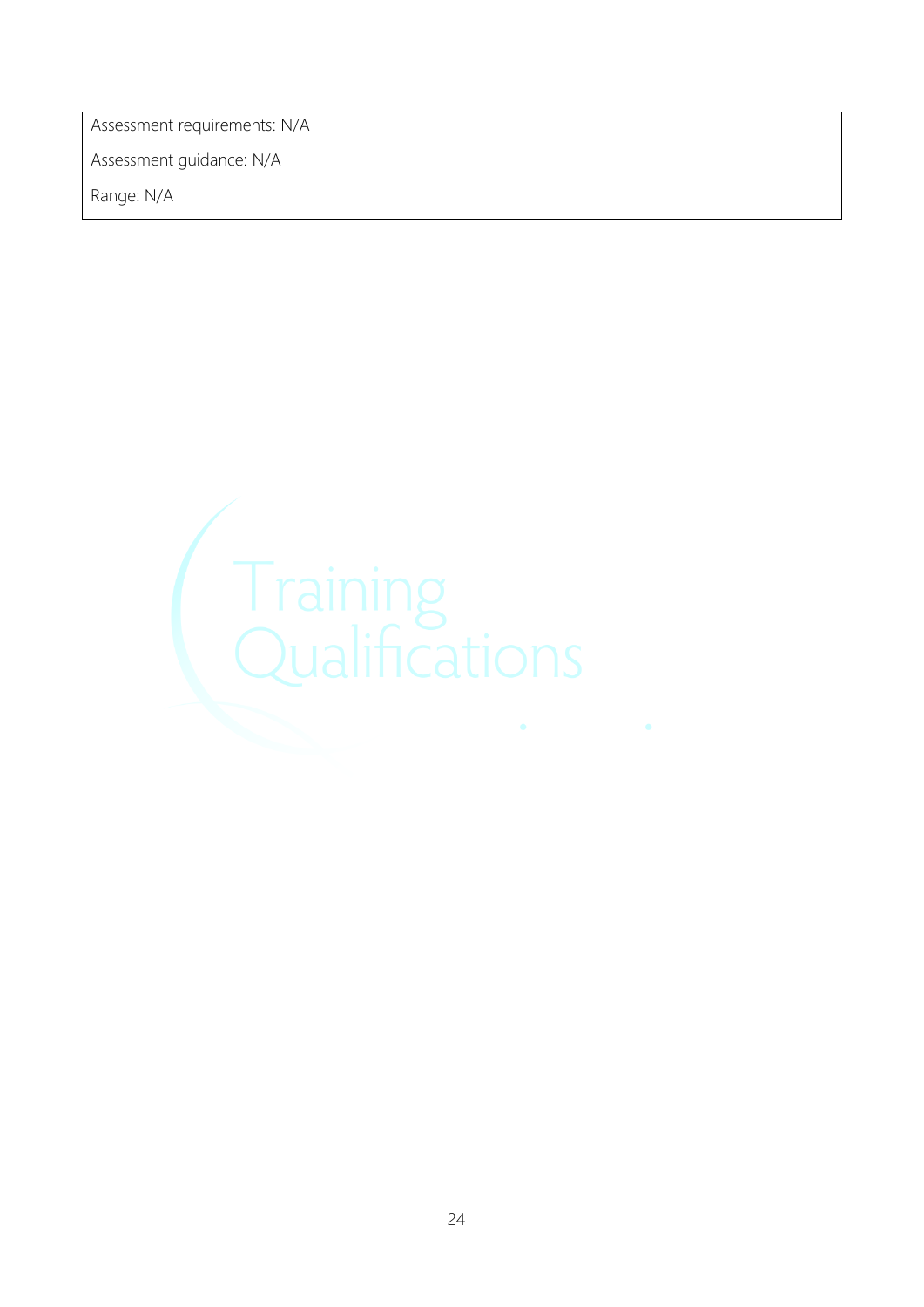| Title:                       |                                                                  | Internet Safety for IT users |                                                                                                      |  |  |  |
|------------------------------|------------------------------------------------------------------|------------------------------|------------------------------------------------------------------------------------------------------|--|--|--|
| Unit reference number:       |                                                                  |                              | H/502/9154                                                                                           |  |  |  |
| Level:                       |                                                                  | 1                            |                                                                                                      |  |  |  |
| Credit value:                |                                                                  | $\overline{3}$               |                                                                                                      |  |  |  |
|                              | Guided learning hours:                                           | 20                           |                                                                                                      |  |  |  |
| Learning outcomes            |                                                                  |                              | Assessment criteria                                                                                  |  |  |  |
|                              | The learner will:                                                |                              | The learner can:                                                                                     |  |  |  |
| $\mathbf{1}$                 | Understand the risks that can                                    | 1.1                          | Identify risks to user safety and privacy                                                            |  |  |  |
|                              | exist when using the Internet.                                   | 1.2                          | Identify risks to data security                                                                      |  |  |  |
|                              |                                                                  | 1.3                          | Identify risks to system performance and integrity                                                   |  |  |  |
|                              |                                                                  | 1.4                          | Outline how to minimise internet risks                                                               |  |  |  |
|                              |                                                                  | 1.5                          | Outline factors that affect the reliability of<br>information on websites                            |  |  |  |
| 2.                           | Know how to safeguard self<br>and others when working<br>online. | 2.1                          | Take appropriate precautions to ensure own safety<br>and privacy                                     |  |  |  |
|                              |                                                                  | 2.2                          | Protect personal information online                                                                  |  |  |  |
|                              |                                                                  | 2.3                          | Carry out checks on others' online identity                                                          |  |  |  |
|                              |                                                                  | 2.4                          | Describe the forms and features of cyberbullying                                                     |  |  |  |
|                              |                                                                  | 2.5                          | Identify when and how to report online safety<br>issues                                              |  |  |  |
|                              |                                                                  | 2.6                          | Identify where to get online help and information<br>on e-safety                                     |  |  |  |
| 3.                           | Take precautions to maintain<br>data security.                   | 3.1                          | Take appropriate precautions to maintain data<br>security                                            |  |  |  |
|                              |                                                                  | 3.2                          | Take appropriate precautions to maintain system<br>performance and integrity                         |  |  |  |
|                              |                                                                  | 3.3                          | Use appropriate browser safety and security<br>settings                                              |  |  |  |
|                              |                                                                  | 3.4                          | Use appropriate client software safety and security<br>settings                                      |  |  |  |
| $\overline{4}$ .             | Follow legal constraints,<br>guidelines and procedures           | 4.1                          | Identify legal constraints on the uploading and<br>downloading of software and other digital content |  |  |  |
|                              | which apply when working                                         | 4.2                          | Identify legal constraints on online behaviour                                                       |  |  |  |
|                              | online.                                                          | 4.3                          | Correctly observe guidelines and procedures for<br>the safe use of the internet                      |  |  |  |
| Assessment requirements: N/A |                                                                  |                              |                                                                                                      |  |  |  |

Assessment guidance: N/A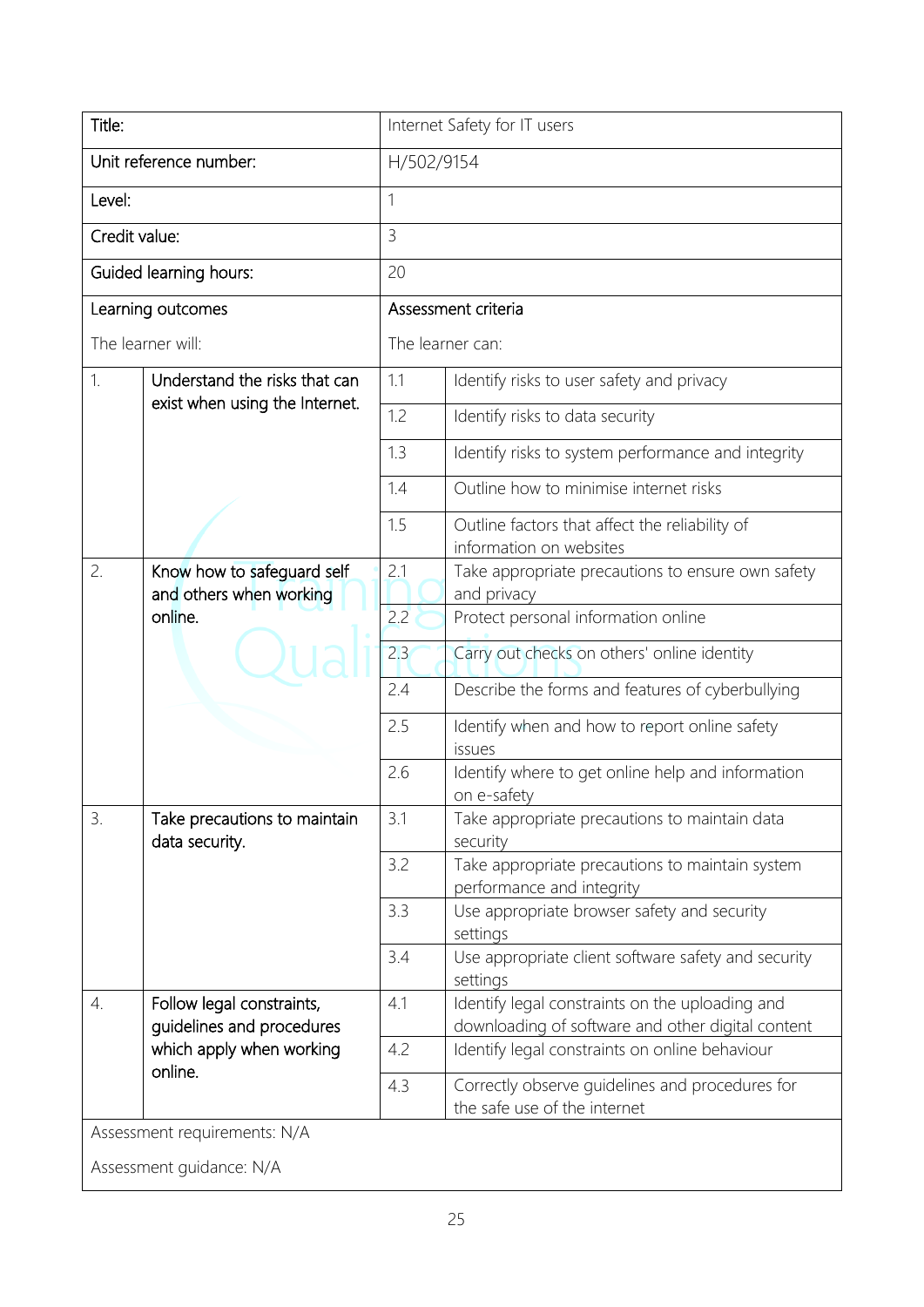![](_page_25_Picture_1.jpeg)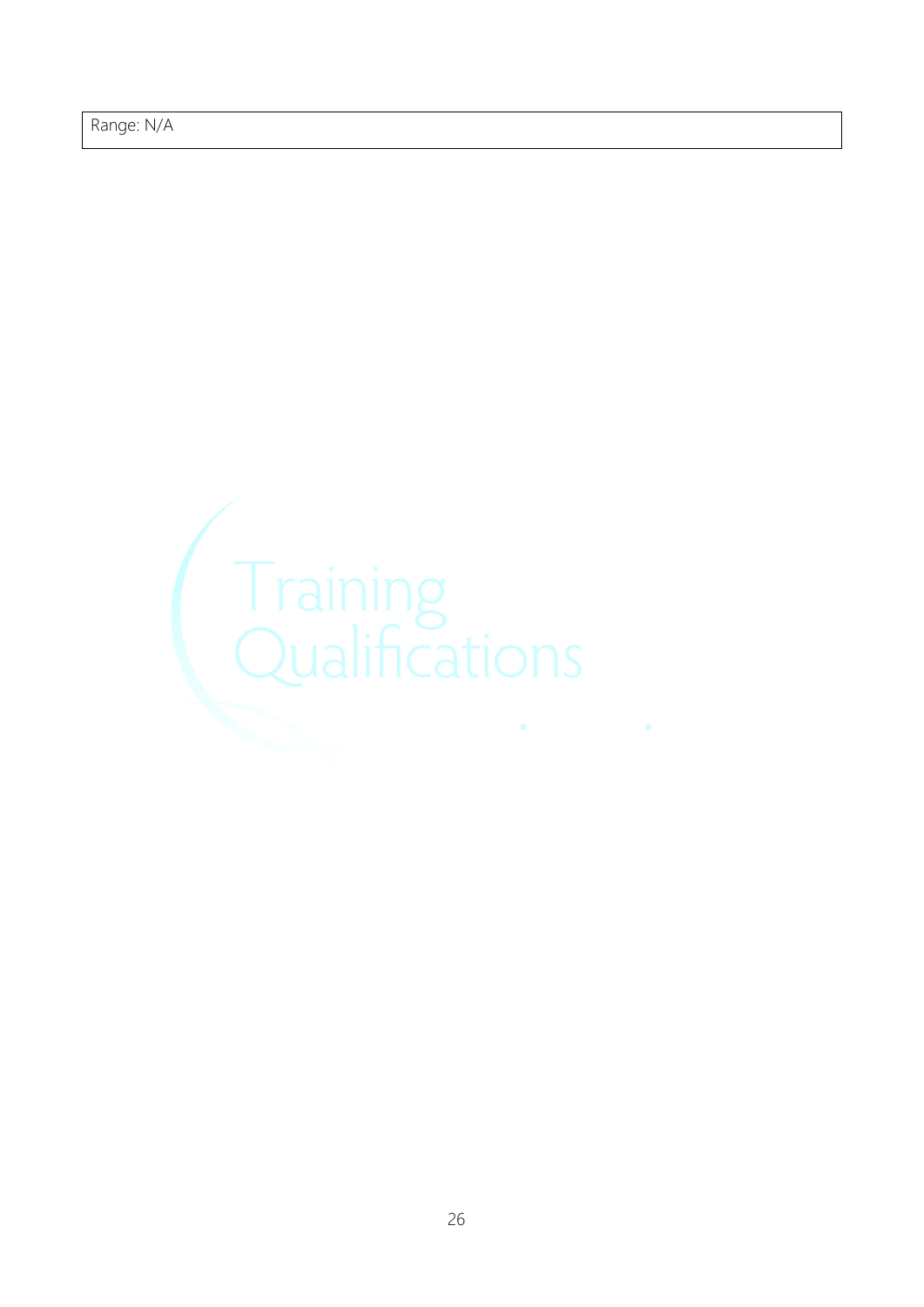| Title:                   |                                                                         | Data Management Software |                                                                                             |  |  |
|--------------------------|-------------------------------------------------------------------------|--------------------------|---------------------------------------------------------------------------------------------|--|--|
| Unit reference number:   |                                                                         |                          | J/502/4559                                                                                  |  |  |
| Level:                   |                                                                         | $\overline{c}$           |                                                                                             |  |  |
| Credit value:            |                                                                         | $\overline{3}$           |                                                                                             |  |  |
| Guided learning hours:   |                                                                         | 20                       |                                                                                             |  |  |
|                          | Learning outcomes                                                       |                          | Assessment criteria                                                                         |  |  |
|                          | The learner will:                                                       |                          | The learner can:                                                                            |  |  |
| 1.                       | Enter, edit and maintain data<br>records in a data<br>management system | 1.1                      | Describe the risks to data security and procedures<br>used for data protection              |  |  |
|                          |                                                                         | 1.2                      | Enter data accurately into groups of records to<br>meet requirements                        |  |  |
|                          |                                                                         | 1.3                      | Locate and amend data associated with groups of<br>records                                  |  |  |
|                          |                                                                         | 1.4                      | Check data records meet needs, using IT tools and<br>making corrections as necessary        |  |  |
|                          |                                                                         | 1.5                      | Respond appropriately to data entry and other<br>error messages                             |  |  |
|                          |                                                                         | 1.6                      | Apply local and/or legal guidelines for the storage<br>and use of data where available      |  |  |
| 2.                       | Retrieve and display data<br>records to meet<br>requirements            | 2.1                      | Identify what queries and reports need to be run to<br>output the required information      |  |  |
|                          |                                                                         | 2.2                      | Select and use queries to search for and retrieve<br>information to meet given requirements |  |  |
|                          |                                                                         | 2.3                      | Create and view reports to output information from<br>the system to meet given requirements |  |  |
|                          | Assessment requirements: N/A                                            |                          |                                                                                             |  |  |
| Assessment guidance: N/A |                                                                         |                          |                                                                                             |  |  |
| Range: N/A               |                                                                         |                          |                                                                                             |  |  |
|                          |                                                                         |                          |                                                                                             |  |  |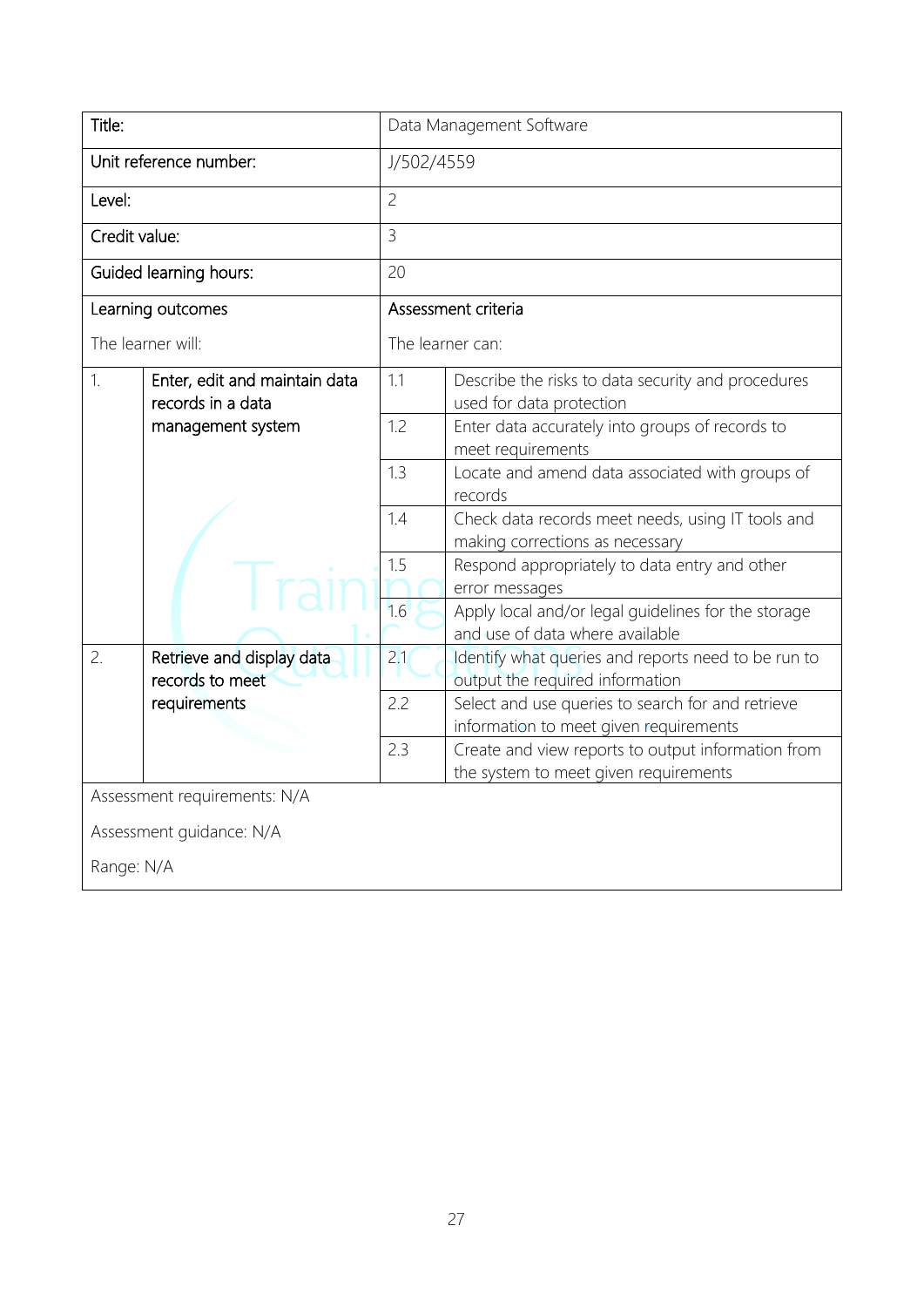| Title:                       |                                                                                                        | <b>IT Communication Fundamentals</b> |                                                                                                                                                             |  |
|------------------------------|--------------------------------------------------------------------------------------------------------|--------------------------------------|-------------------------------------------------------------------------------------------------------------------------------------------------------------|--|
| Unit reference number:       |                                                                                                        | D/502/4292                           |                                                                                                                                                             |  |
| Level:                       |                                                                                                        | $\overline{c}$                       |                                                                                                                                                             |  |
| Credit value:                |                                                                                                        | $\overline{c}$                       |                                                                                                                                                             |  |
|                              | Guided learning hours:                                                                                 | 15                                   |                                                                                                                                                             |  |
|                              | Learning outcomes                                                                                      |                                      | Assessment criteria                                                                                                                                         |  |
|                              | The learner will:                                                                                      |                                      | The learner can:                                                                                                                                            |  |
| 1.                           | Select and use a variety of<br>sources of information to<br>meet needs                                 | 1.1                                  | Select and use appropriate sources of IT-based and<br>other forms of information which match<br>requirements                                                |  |
|                              |                                                                                                        | 1.2                                  | Describe different features of information                                                                                                                  |  |
|                              |                                                                                                        | 1.3                                  | Recognise copyright and other constraints on the<br>use of information                                                                                      |  |
| 2.                           | Access, search for, select and<br>use Internet-based                                                   | 2.1                                  | Access, navigate and search Internet sources of<br>information purposefully and effectively                                                                 |  |
|                              | information and evaluate its<br>fitness for purpose                                                    | 2.2                                  | Use appropriate search techniques to locate<br>relevant information                                                                                         |  |
|                              |                                                                                                        | 2.3                                  | Use discrimination to select information that<br>matches requirements and is fit for purpose                                                                |  |
|                              |                                                                                                        | 2.4                                  | Evaluate information to make sure it matches<br>requirements and is fit for purpose                                                                         |  |
| 3.                           | Select and use IT to<br>communicate and exchange<br>information safely,<br>responsibly and effectively | 3.1                                  | Create, access, read and respond appropriately to<br>e-mail and other IT-based communication,<br>including attachments, and adapt style to suit<br>audience |  |
|                              |                                                                                                        | 3.2                                  | Use IT tools to manage an address book and<br>schedule activities                                                                                           |  |
|                              |                                                                                                        | 3.3                                  | Manage storage of IT-based communications                                                                                                                   |  |
|                              |                                                                                                        | 3.4                                  | Describe how to respond to common IT-based<br>communication problems                                                                                        |  |
|                              |                                                                                                        | 3.5                                  | Respond appropriately to common IT-based<br>communication problems                                                                                          |  |
| Assessment requirements: N/A |                                                                                                        |                                      |                                                                                                                                                             |  |
| Assessment guidance: N/A     |                                                                                                        |                                      |                                                                                                                                                             |  |
| Range: N/A                   |                                                                                                        |                                      |                                                                                                                                                             |  |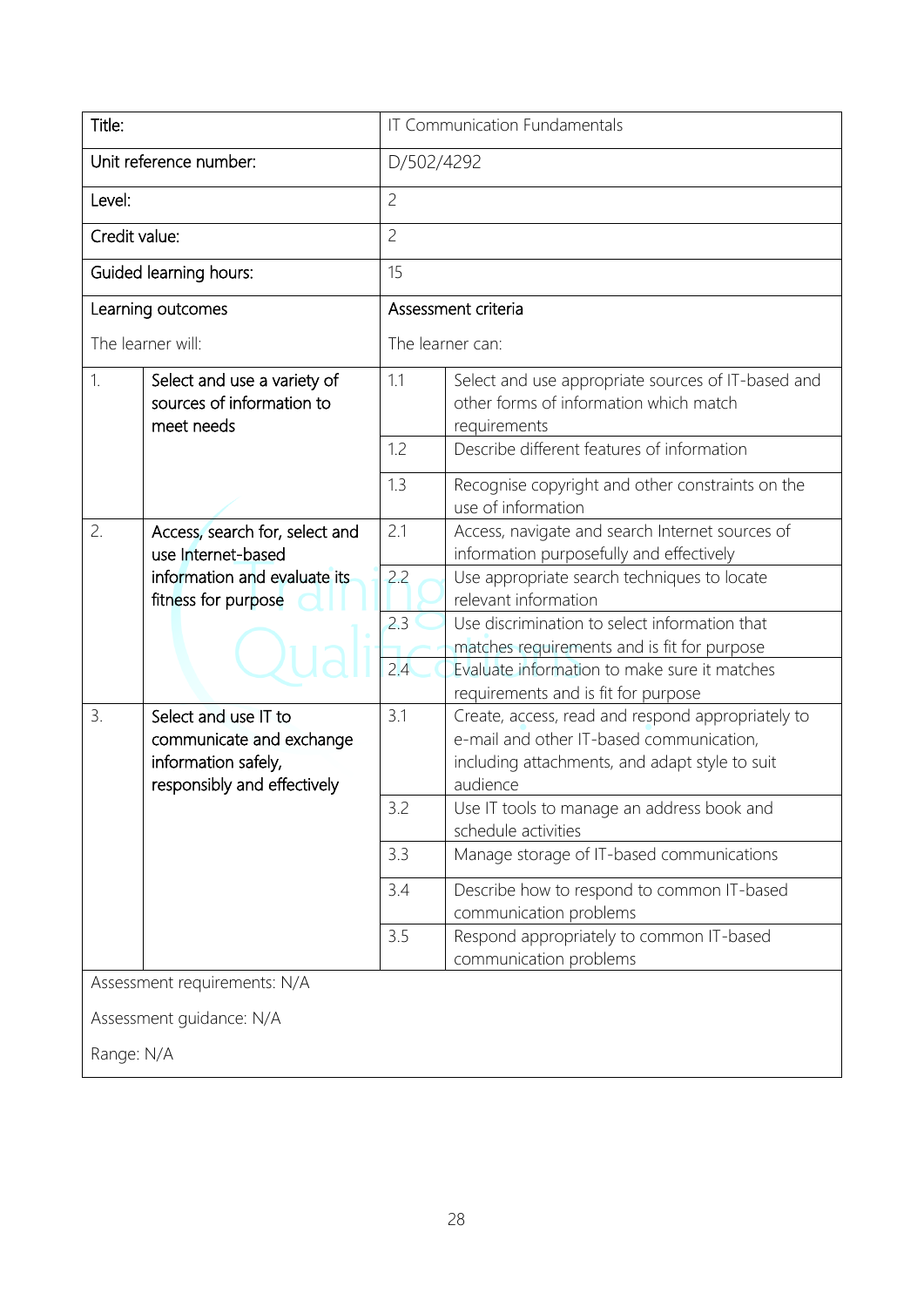| Title:                   |                                                                     | Database Software |                                                                                              |  |  |
|--------------------------|---------------------------------------------------------------------|-------------------|----------------------------------------------------------------------------------------------|--|--|
| Unit reference number:   |                                                                     |                   | M/502/4555                                                                                   |  |  |
| Level:                   |                                                                     | $\overline{c}$    |                                                                                              |  |  |
| Credit value:            |                                                                     | $\overline{4}$    |                                                                                              |  |  |
|                          | Guided learning hours:                                              | 30                |                                                                                              |  |  |
|                          | Learning outcomes                                                   |                   | Assessment criteria                                                                          |  |  |
|                          | The learner will:                                                   |                   | The learner can:                                                                             |  |  |
| 1.                       | Create and modify non-                                              | 1.1               | Identify the components of a database design                                                 |  |  |
|                          | relational database tables                                          | 1.2               | Describe the field characteristics for the data<br>required                                  |  |  |
|                          |                                                                     | 1.3               | Create and modify database tables using a range<br>of field types                            |  |  |
|                          |                                                                     | 1.4               | Describe ways to maintain data integrity                                                     |  |  |
|                          |                                                                     | 1.5               | Respond appropriately to problems with database<br>tables                                    |  |  |
|                          |                                                                     | 1.6               | Use database tools and techniques to ensure data<br>integrity is maintained                  |  |  |
| 2.                       | Enter, edit and organise<br>structured information in a<br>database | 2.1               | Create forms to enter, edit and organise data in a<br>database                               |  |  |
|                          |                                                                     | 2.2               | Select and use appropriate tools and techniques to<br>format data entry forms                |  |  |
|                          |                                                                     | 2.3               | Check data entry meets needs, using IT tools and<br>making corrections as necessary          |  |  |
|                          |                                                                     | 2.4               | Respond appropriately to data entry errors                                                   |  |  |
| 3.                       | Use database software tools<br>to run queries and produce           | 3.1               | Create and run database queries using multiple<br>criteria to display or amend selected data |  |  |
|                          | reports                                                             | 3.2               | Plan and produce database reports from a single<br>table non-relational database             |  |  |
|                          |                                                                     | 3.3               | Select and use appropriate tools and techniques to<br>format database reports                |  |  |
|                          |                                                                     | 3.4               | Check reports meet needs, using IT tools and<br>making corrections as necessary              |  |  |
|                          | Assessment requirements: N/A                                        |                   |                                                                                              |  |  |
| Assessment guidance: N/A |                                                                     |                   |                                                                                              |  |  |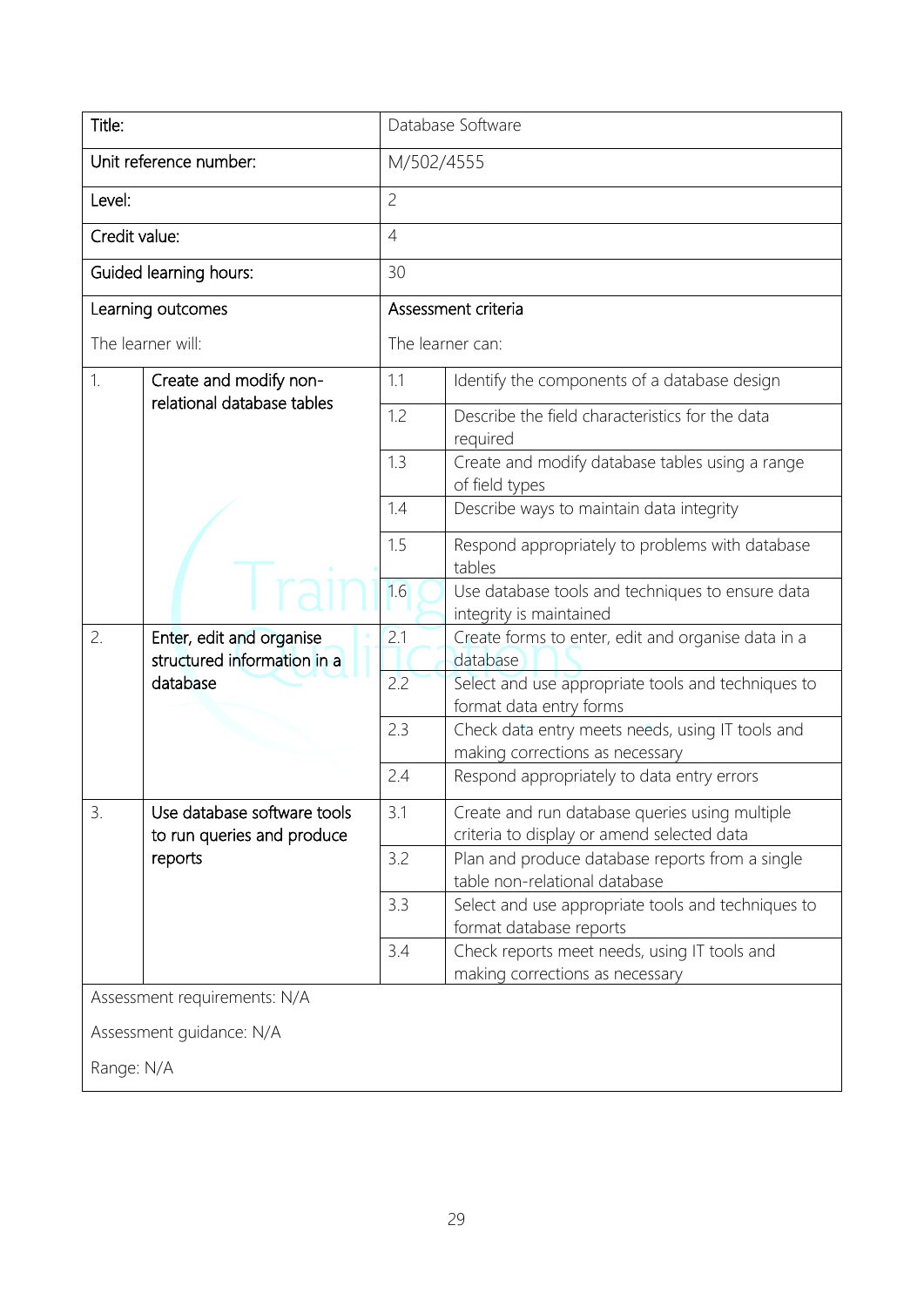| Title:                                                  |                                                          | Using Mobile IT Devices |                                                                                                                         |  |  |
|---------------------------------------------------------|----------------------------------------------------------|-------------------------|-------------------------------------------------------------------------------------------------------------------------|--|--|
|                                                         | Unit reference number:                                   |                         | K/502/4375                                                                                                              |  |  |
| Level:                                                  |                                                          | $\overline{c}$          |                                                                                                                         |  |  |
| Credit value:                                           |                                                          | $\overline{c}$          |                                                                                                                         |  |  |
|                                                         | Guided learning hours:                                   | 15                      |                                                                                                                         |  |  |
|                                                         | Learning outcomes                                        |                         | Assessment criteria                                                                                                     |  |  |
|                                                         | The learner will:                                        |                         | The learner can:                                                                                                        |  |  |
| 1.<br>Set up and customise the<br>mobile device to meet |                                                          | 1.1                     | Describe the purpose of the different features and<br>drawbacks of the mobile device                                    |  |  |
|                                                         | needs.                                                   | 1.2                     | Describe different methods that can be used to<br>access mobile networks                                                |  |  |
|                                                         |                                                          | 1.3                     | Prepare, set up and configure the mobile device for<br>use                                                              |  |  |
|                                                         |                                                          | 1.4                     | Select, use and customise interface features and<br>settings to meet needs and improve efficiency                       |  |  |
|                                                         |                                                          | 1.5                     | Describe any specific health and safety issues<br>associated with the use of mobile devices                             |  |  |
|                                                         |                                                          | 1.6                     | Apply guidelines and procedures for the use of<br>mobile devices                                                        |  |  |
| 2.                                                      | Select and use applications<br>and files on the mobile   | 2.1                     | Select and use applications and files on the mobile<br>device for an appropriate purpose                                |  |  |
|                                                         | device.                                                  | 2.2                     | Define file formats appropriate for mobile devices                                                                      |  |  |
|                                                         |                                                          | 2.3                     | Use software or tools to prepare or convert files to<br>an appropriate format for mobile devices                        |  |  |
|                                                         |                                                          | 2.4                     | Input data accurately into a mobile device                                                                              |  |  |
|                                                         |                                                          | 2.5                     | Organise, store and retrieve data efficiently on a<br>mobile device                                                     |  |  |
| 3.                                                      | Use tools and techniques to<br>transfer data to and from | 3.1                     | Describe different types of secure connection<br>methods that can be used between devices                               |  |  |
|                                                         | mobile devices.                                          | 3.2                     | Describe software requirements and techniques to<br>connect and synchronise devices                                     |  |  |
|                                                         |                                                          | 3.3                     | Transfer information to and from mobile devices<br>using secure connection procedures                                   |  |  |
|                                                         |                                                          | 3.4                     | Synchronise mobile device data with source data                                                                         |  |  |
|                                                         |                                                          | 3.5                     | Recognise copyright and other constraints on the<br>use and transfer of information                                     |  |  |
|                                                         |                                                          | 3.6                     | Explain why it is important to stay safe, keep<br>information secure and to respect others when<br>using mobile devices |  |  |
|                                                         |                                                          | 3.7                     | Keep information secure when using a mobile<br>device                                                                   |  |  |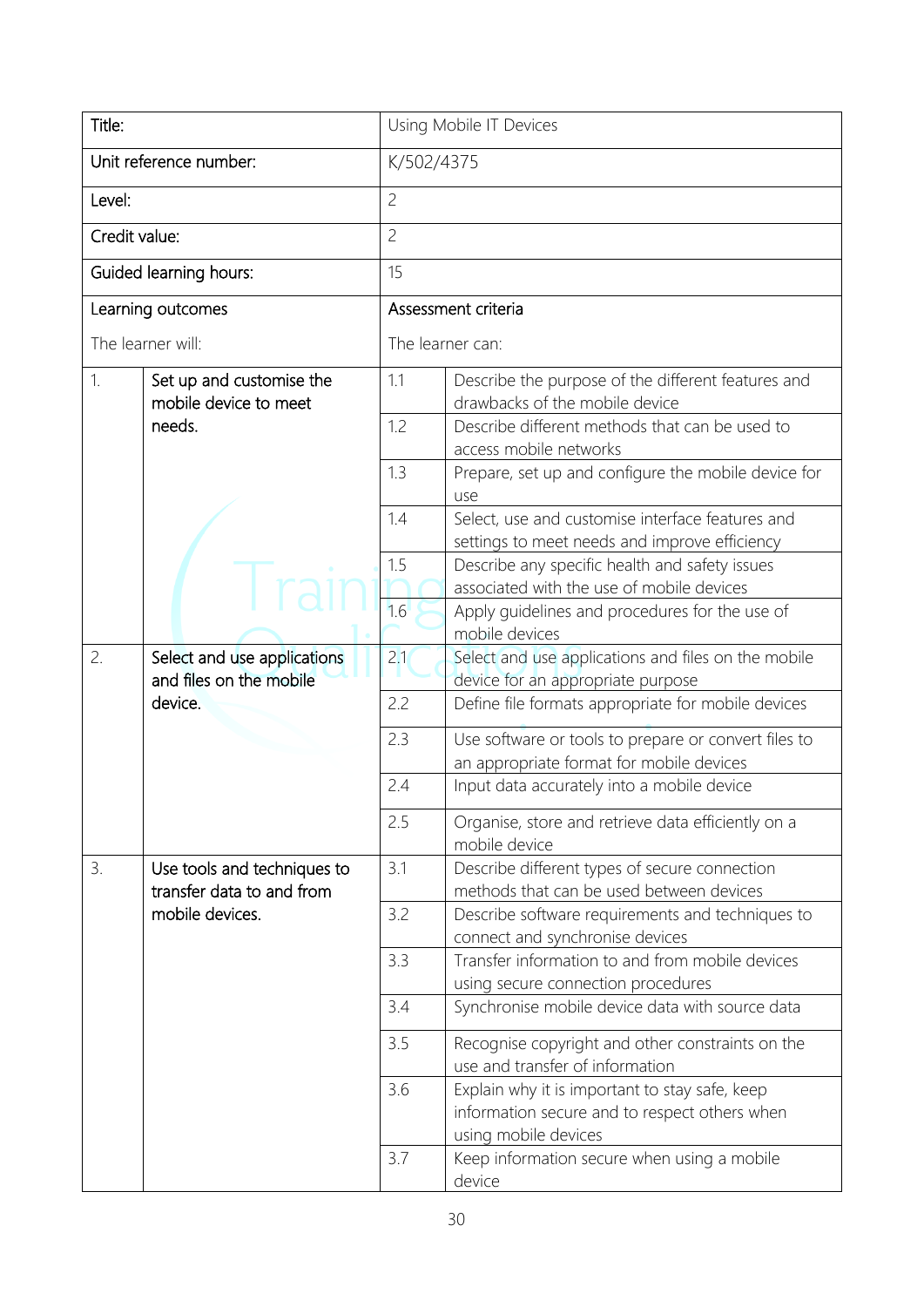| $\overline{4}$ .             | Optimise the performance of | 4.1 | Describe the factors that can affect performance of |  |  |
|------------------------------|-----------------------------|-----|-----------------------------------------------------|--|--|
|                              | mobile devices.             |     | the mobile device and how to make improvements      |  |  |
|                              |                             | 4.2 | Use appropriate techniques to optimise the          |  |  |
|                              |                             |     | performance of the mobile device                    |  |  |
|                              |                             | 4.3 | Describe problems that may occur with mobile        |  |  |
|                              |                             |     | devices and what causes them                        |  |  |
|                              |                             | 4.4 | Use an appropriate fault-finding procedure to       |  |  |
|                              |                             |     | identify and solve problems with the mobile device  |  |  |
|                              |                             | 4.5 | Describe when to try to solve a problem and where   |  |  |
|                              |                             |     | to get expert advice                                |  |  |
| Assessment requirements: N/A |                             |     |                                                     |  |  |
|                              |                             |     |                                                     |  |  |
| Assessment guidance: N/A     |                             |     |                                                     |  |  |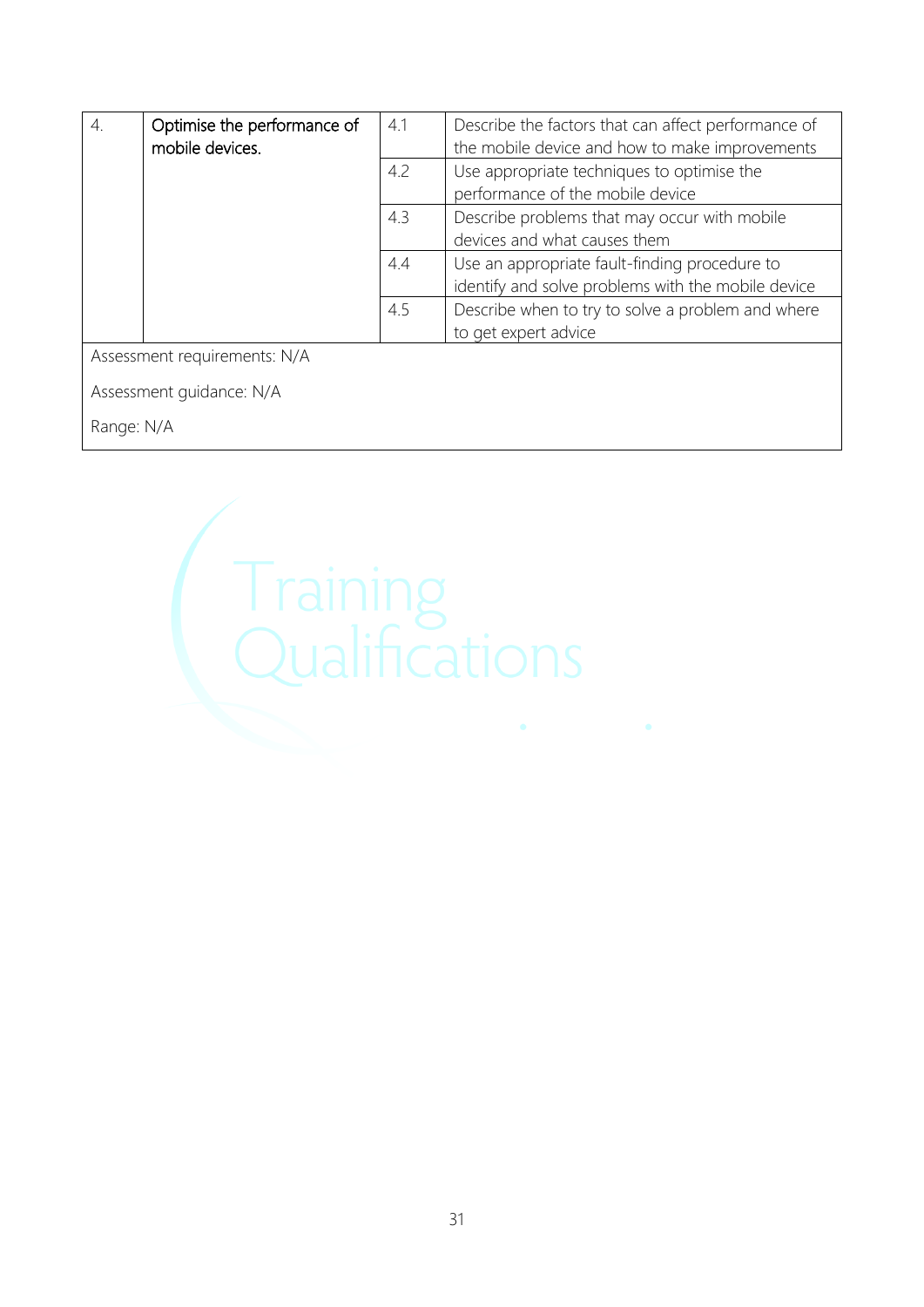| Title:                 |                                                                               | Personal Information Management Software |                                                                            |  |  |
|------------------------|-------------------------------------------------------------------------------|------------------------------------------|----------------------------------------------------------------------------|--|--|
| Unit reference number: |                                                                               |                                          | L/502/4370                                                                 |  |  |
| Level:                 |                                                                               | $\overline{c}$                           |                                                                            |  |  |
| Credit value:          |                                                                               | $\overline{c}$                           |                                                                            |  |  |
|                        | Guided learning hours:                                                        | 15                                       |                                                                            |  |  |
|                        | Learning outcomes                                                             |                                          | Assessment criteria                                                        |  |  |
|                        | The learner will:                                                             |                                          | The learner can:                                                           |  |  |
| 1.                     | Use calendars to schedule                                                     | 1.1                                      | Create, edit and delete multiple calendar entries                          |  |  |
|                        | appointments and meetings                                                     | 1.2                                      | Arrange recurring appointments                                             |  |  |
|                        |                                                                               | 1.3                                      | Invite others to meetings and monitor attendance                           |  |  |
|                        |                                                                               | 1.4                                      | Respond to meeting requests from others                                    |  |  |
|                        |                                                                               | 1.5                                      | Create reminders for calendar appointments and<br>events                   |  |  |
|                        |                                                                               | 1.6                                      | Locate, organise and display appointments and<br>events as required        |  |  |
|                        |                                                                               | 1.7                                      | Import and export calendar data                                            |  |  |
|                        |                                                                               | 1.8                                      | Describe how to share calendars with other users                           |  |  |
| 2.                     | Use a task list to prioritise<br>activities                                   | 2.1                                      | Create, edit and delete task information                                   |  |  |
|                        |                                                                               | 2.2                                      | Organise and display tasks, setting targets for<br>completion              |  |  |
|                        |                                                                               | 2.3                                      | Monitor task progress and set reminders                                    |  |  |
|                        |                                                                               | 2.4                                      | Report on task status and activity                                         |  |  |
|                        |                                                                               | 2.5                                      | Use software features to work collaboratively on<br>tasks with other users |  |  |
| 3.                     | Use an address book to<br>store, organise and retrieve<br>contact information | 3.1                                      | Create, update and delete contact information                              |  |  |
|                        |                                                                               | 3.2                                      | Locate, organise and display contact information<br>efficiently            |  |  |
|                        |                                                                               | 3.3                                      | Create additional contact lists to separate work and<br>leisure contacts   |  |  |
|                        |                                                                               | 3.4                                      | Select and export contact details for use in other<br>applications         |  |  |
|                        |                                                                               | 3.5                                      | Create and modify a distribution list                                      |  |  |
|                        |                                                                               | 3.6                                      | Share contact information with others responsibly                          |  |  |
|                        |                                                                               | 3.7                                      | Explain why it is important to use personal data<br>responsibly and safely |  |  |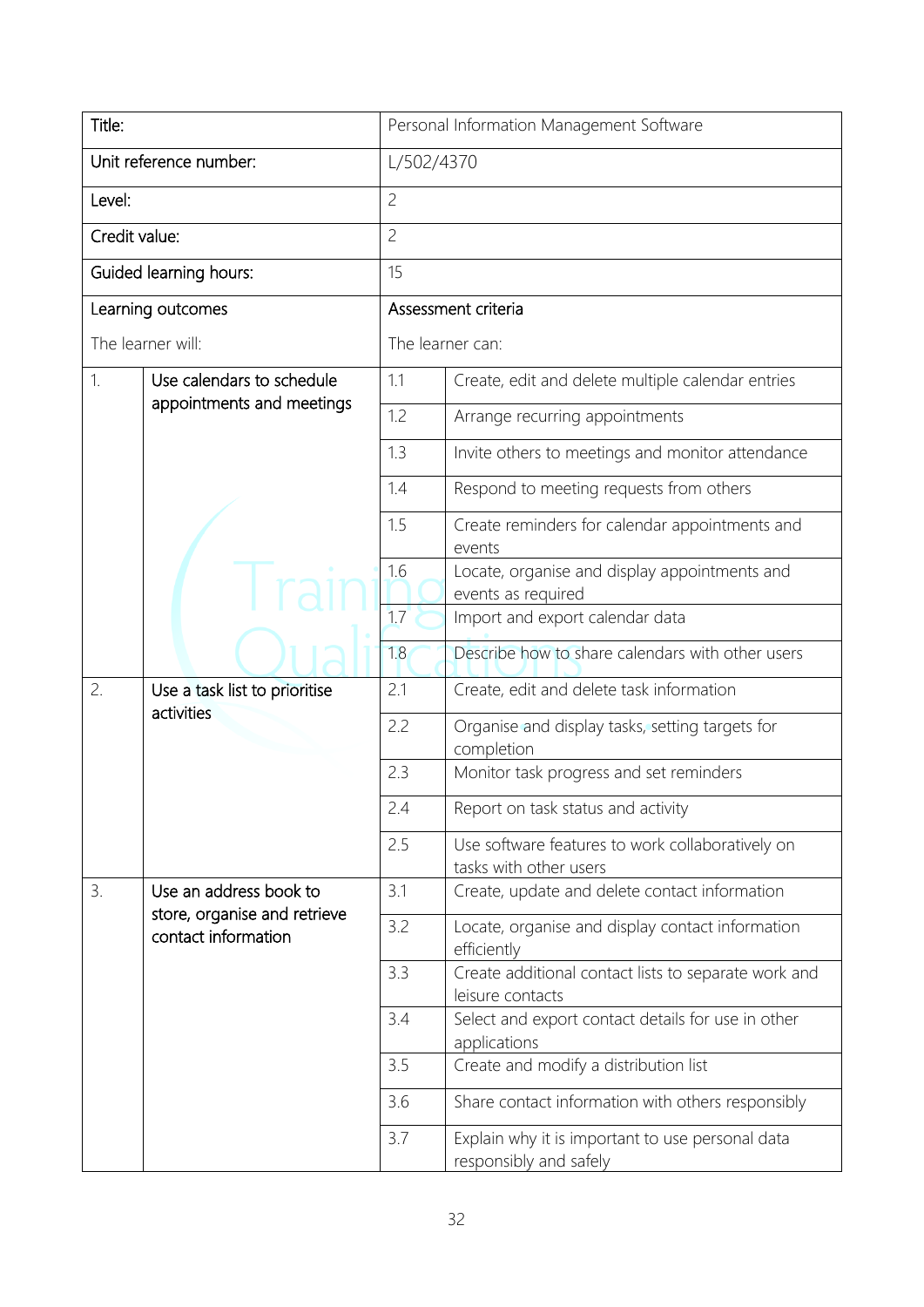|                              |  | 3.8 | Describe why and how to keep contact information<br>up to date |  |  |
|------------------------------|--|-----|----------------------------------------------------------------|--|--|
| Assessment requirements: N/A |  |     |                                                                |  |  |
| Assessment guidance: N/A     |  |     |                                                                |  |  |
| Range: N/A                   |  |     |                                                                |  |  |

![](_page_32_Picture_1.jpeg)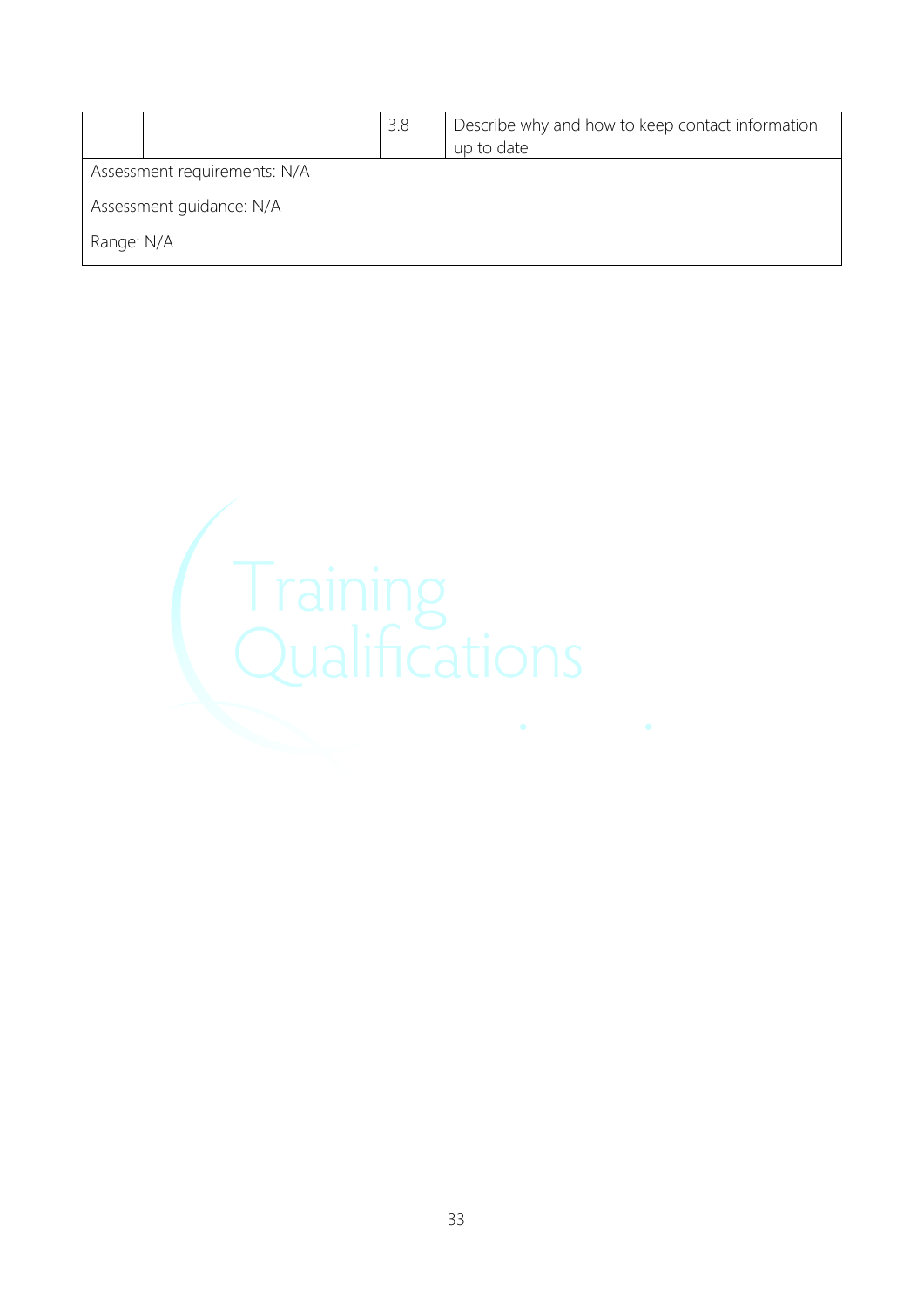| Title:                 |                                                                                | Set Up an IT System                                                                                                   |                                                                                                                                 |  |  |
|------------------------|--------------------------------------------------------------------------------|-----------------------------------------------------------------------------------------------------------------------|---------------------------------------------------------------------------------------------------------------------------------|--|--|
| Unit reference number: |                                                                                |                                                                                                                       | L/502/4210                                                                                                                      |  |  |
| Level:                 |                                                                                | $\overline{c}$                                                                                                        |                                                                                                                                 |  |  |
| Credit value:          |                                                                                | $\overline{4}$                                                                                                        |                                                                                                                                 |  |  |
|                        | Guided learning hours:                                                         | 30                                                                                                                    |                                                                                                                                 |  |  |
|                        | Learning outcomes                                                              |                                                                                                                       | Assessment criteria                                                                                                             |  |  |
|                        | The learner will:                                                              |                                                                                                                       | The learner can:                                                                                                                |  |  |
| 1.                     | Select and connect up a<br>personal computer safely                            | 1.1                                                                                                                   | Describe what IT system components, storage and<br>peripheral devices are needed                                                |  |  |
|                        | with associated hardware<br>and storage media to meet                          | 1.2                                                                                                                   | Describe any health and safety issues associated<br>with setting up an IT system                                                |  |  |
|                        | needs                                                                          | 1.3                                                                                                                   | Describe the characteristics of IT systems that affect<br>performance                                                           |  |  |
|                        | 1.4                                                                            | Select and connect up the components of an IT<br>system safely, including any peripheral devices and<br>storage media |                                                                                                                                 |  |  |
| 2.                     | Select and connect an IT<br>system to a communication<br>service to meet needs | 2.1                                                                                                                   | Select and connect communication hardware safely<br>to an IT system                                                             |  |  |
|                        |                                                                                | 2.2                                                                                                                   | Describe the factors that affect data transfer                                                                                  |  |  |
|                        |                                                                                | 2.3                                                                                                                   | Select and connect to a communication service<br>from an IT system                                                              |  |  |
|                        |                                                                                | 2.4                                                                                                                   | Identify the login and password details needed to<br>connect to an Internet Service Provider (ISP)                              |  |  |
| 3.                     | Install and configure                                                          | 3.1                                                                                                                   | Configure the user interface to meet needs                                                                                      |  |  |
|                        | software for use                                                               | 3.2                                                                                                                   | Describe what security precautions need to be<br>addressed                                                                      |  |  |
|                        |                                                                                | 3.3                                                                                                                   | Set up and configure virus protection software                                                                                  |  |  |
|                        |                                                                                | 3.4                                                                                                                   | Install and set up application software to meet<br>needs                                                                        |  |  |
|                        |                                                                                | 3.5                                                                                                                   | Backup and restore system and data files                                                                                        |  |  |
| 4.                     | Check that the IT system and<br>communication service are                      | 4.1                                                                                                                   | Identify what tests can be used to check the IT<br>system and communications                                                    |  |  |
|                        | working successfully                                                           | 4.2                                                                                                                   | Select and run suitable tests to make sure that the<br>system and communication service are working<br>successfully             |  |  |
|                        |                                                                                | 4.3                                                                                                                   | Identify the help and troubleshooting facilities<br>available to solve problems                                                 |  |  |
|                        |                                                                                | 4.4                                                                                                                   | Respond to faults and error messages and use help<br>and troubleshooting facilities to determine and take<br>appropriate action |  |  |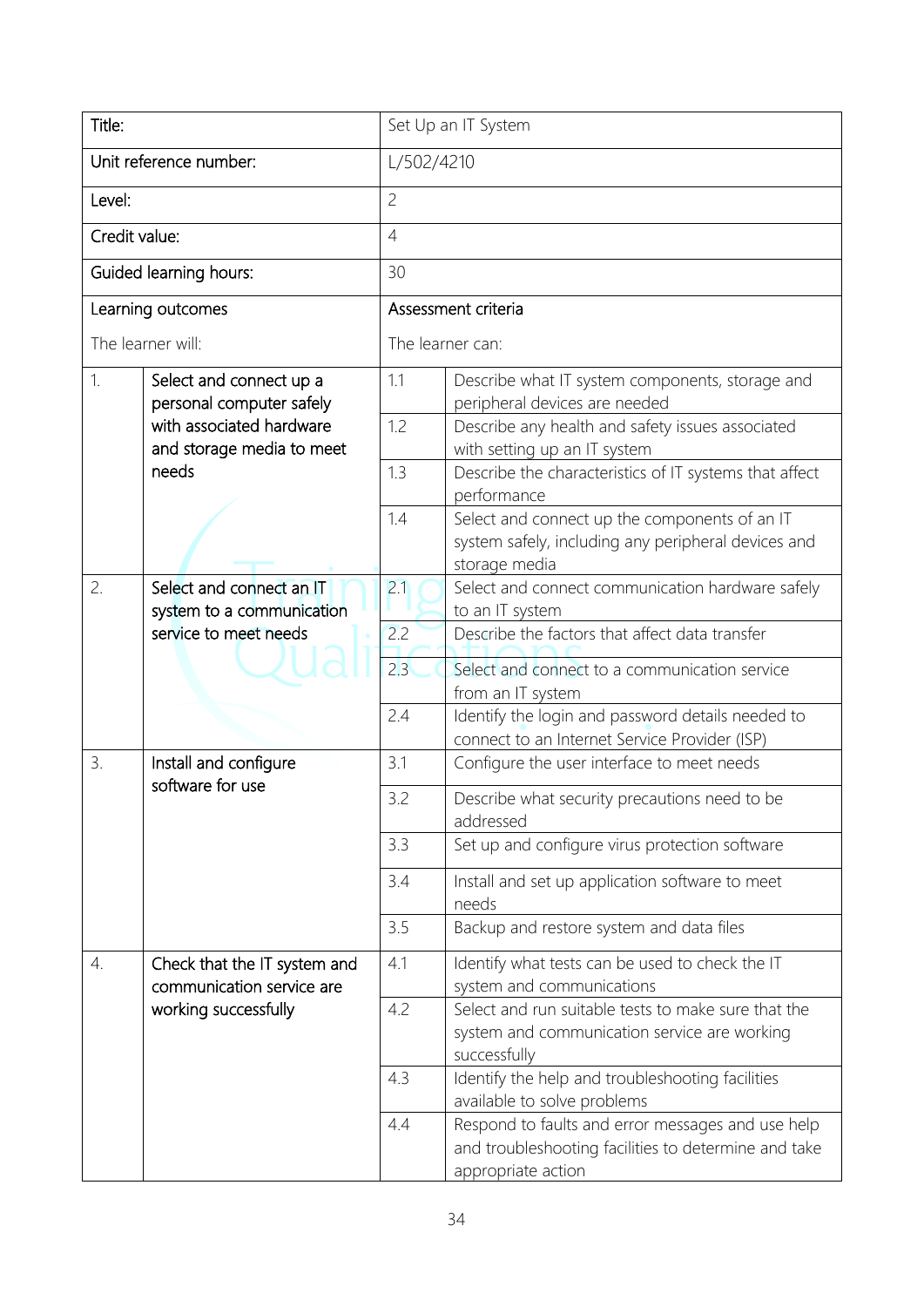Assessment requirements: N/A

Assessment guidance: N/A

![](_page_34_Picture_3.jpeg)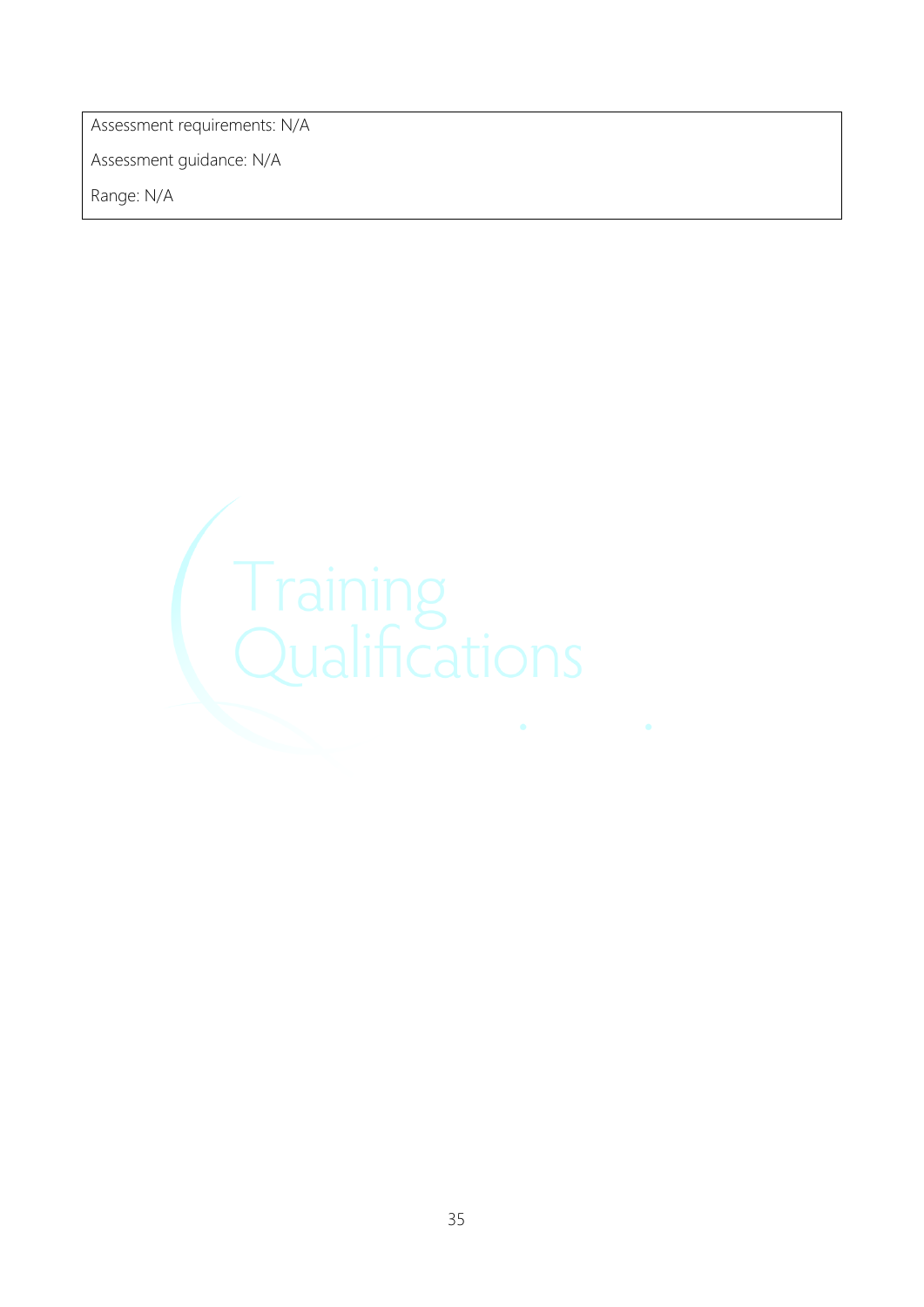| Title:                 |                                                               | Website Software    |                                                                                                                     |  |
|------------------------|---------------------------------------------------------------|---------------------|---------------------------------------------------------------------------------------------------------------------|--|
| Unit reference number: |                                                               | R/502/4631          |                                                                                                                     |  |
| Level:                 |                                                               | $\overline{c}$      |                                                                                                                     |  |
| Credit value:          |                                                               | $\overline{4}$      |                                                                                                                     |  |
| Guided learning hours: |                                                               | 30                  |                                                                                                                     |  |
| Learning outcomes      |                                                               | Assessment criteria |                                                                                                                     |  |
| The learner will:      |                                                               | The learner can:    |                                                                                                                     |  |
| 1.                     | Create structures and styles<br>for websites                  | 1.1                 | Describe what website content and layout will be<br>needed for each page                                            |  |
|                        |                                                               | 1.2                 | Plan and create web page templates to layout                                                                        |  |
|                        |                                                               | 1.3                 | Select and use website features and structures to<br>help the user navigate round web pages within the<br>site      |  |
|                        |                                                               | 1.4                 | Create, select and use styles to keep the<br>appearance of web pages consistent and make<br>them easy to understand |  |
|                        |                                                               | 1.5                 | Describe how copyright and other constraints may<br>affect the website                                              |  |
|                        |                                                               | 1.6                 | Describe what access issues may need to be taken<br>into account                                                    |  |
|                        |                                                               | 1.7                 | Describe what file types to use for saving content                                                                  |  |
|                        |                                                               | 1.8                 | Store and retrieve files effectively, in line with local<br>quidelines and conventions where available              |  |
| 2.                     | Use website software tools to<br>prepare content for websites | 2.1                 | Prepare content for web pages so that it is ready<br>for editing and formatting                                     |  |
|                        |                                                               | 2.2                 | Organise and combine information needed for web<br>pages including across different software                        |  |
|                        |                                                               | 2.3                 | Select and use appropriate editing and formatting<br>techniques to aid both clarity and navigation                  |  |
|                        |                                                               | 2.4                 | Select and use appropriate development<br>techniques to link information across pages                               |  |
|                        |                                                               | 2.5                 | Change the file formats appropriately for content                                                                   |  |
|                        |                                                               | 2.6                 | Check web pages meet needs, using IT tools and<br>making corrections as necessary                                   |  |
| 3.                     | Publish websites                                              | 3.1                 | Select and use appropriate testing methods to<br>check that all elements of websites are working as<br>planned      |  |
|                        |                                                               | 3.2                 | Identify any quality problems with websites and<br>how to respond to them                                           |  |
|                        |                                                               | 3.3                 | Select and use an appropriate programme to<br>upload and publish the website                                        |  |